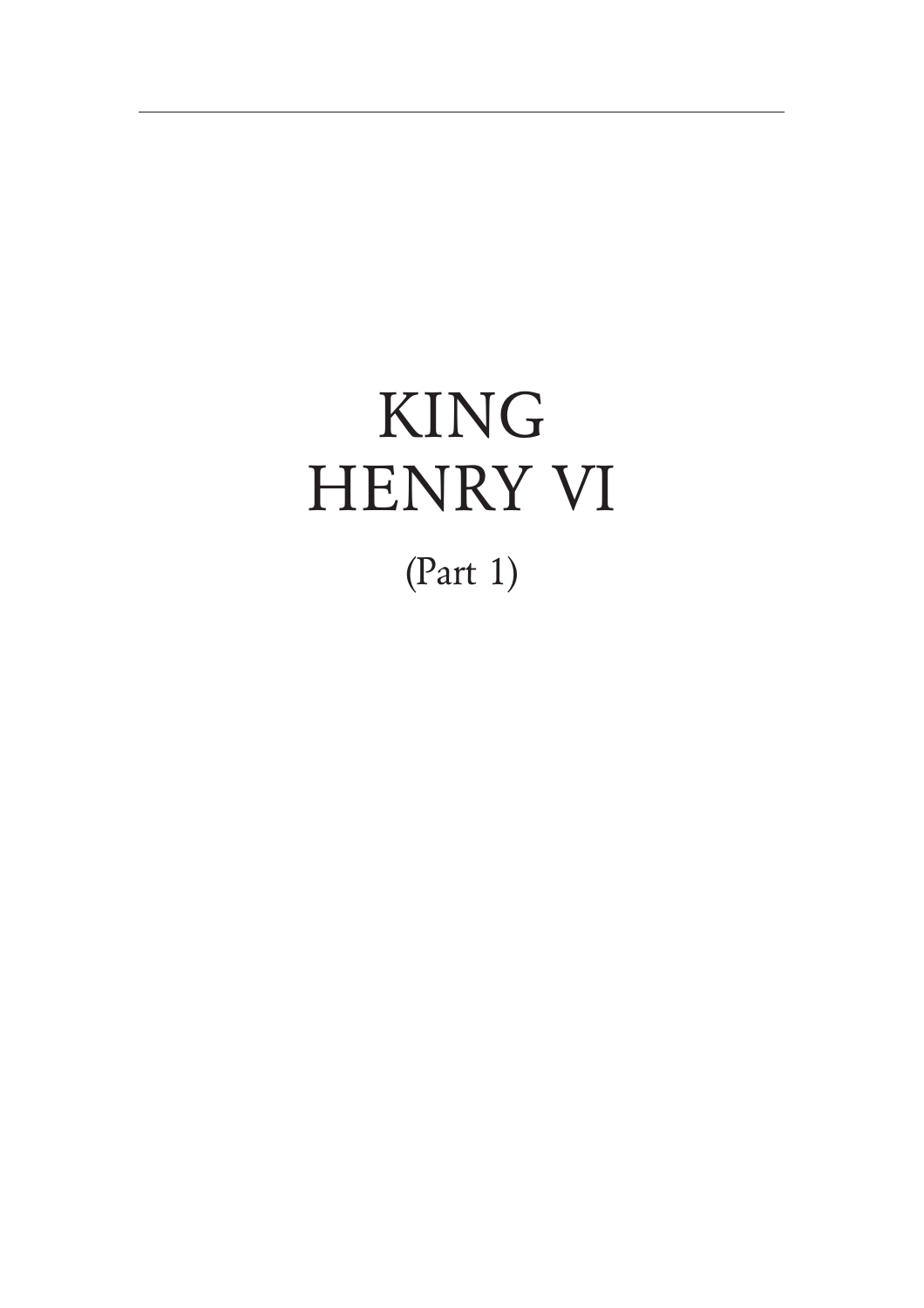# KRÁL JINDŘICH VI. (1. díl)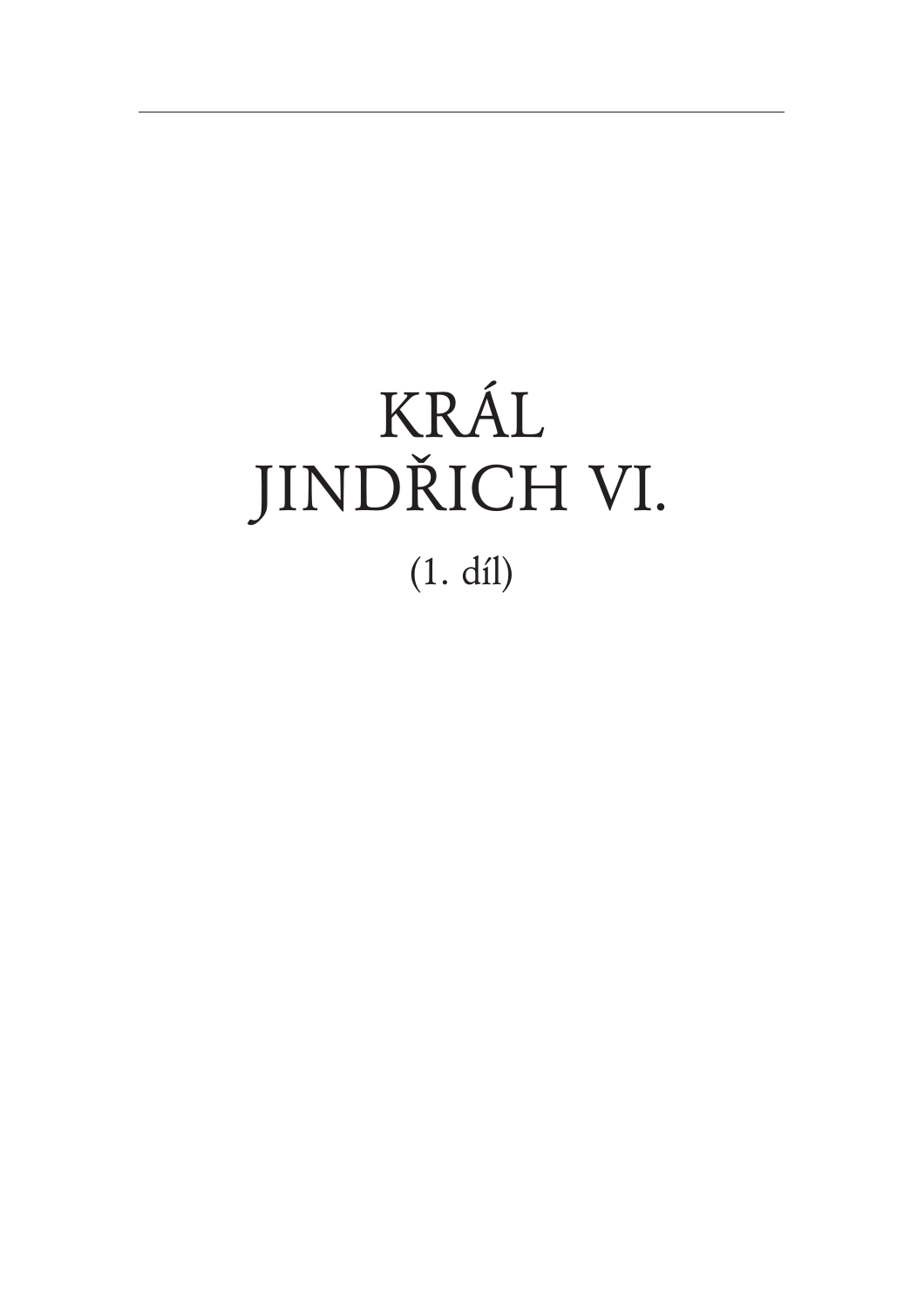### D R A M A T I S P E R S O N A E

KING HENRY THE SIXTH HUMPHREY, Duke of Gloucester, uncle to the King, and Protector DUKE OF BEDFORD, uncle to the King, and Regent of France DUKE OF EXETER, great-uncle to the King BISHOP OF WINCHESTER, great-uncle to the King, afterwards Cardinal DUKE OF SOMERSET RICHARD PLANTAGENET, afterwards Duke of York EARL OF WARWICK EARL OF SALISBURY EARL OF SUFFOLK LORD TALBOT, afterwards Earl of Shrewsbury JOHN TALBOT, his son EDMUND MORTIMER, Earl of March SIR JOHN FASTOLFE SIR WILLIAM LUCY SIR WILLIAM GLANSDALE SIR THOMAS GARGRAVE MAYOR OF LONDON WOODVILE, Lieutenant of the Tower VERNON, of the White Rose or York faction BASSET, of the Red Rose or Lancaster faction LAWYER LEGATE CHARLES, Dauphin, and afterwards King of France REIGNIER, Duke of Anjou, and titular King of Naples DUKE OF BURGUNDY DUKE OF ALENÇON BASTARD OF ORLEANS GOVERNOR OF PARIS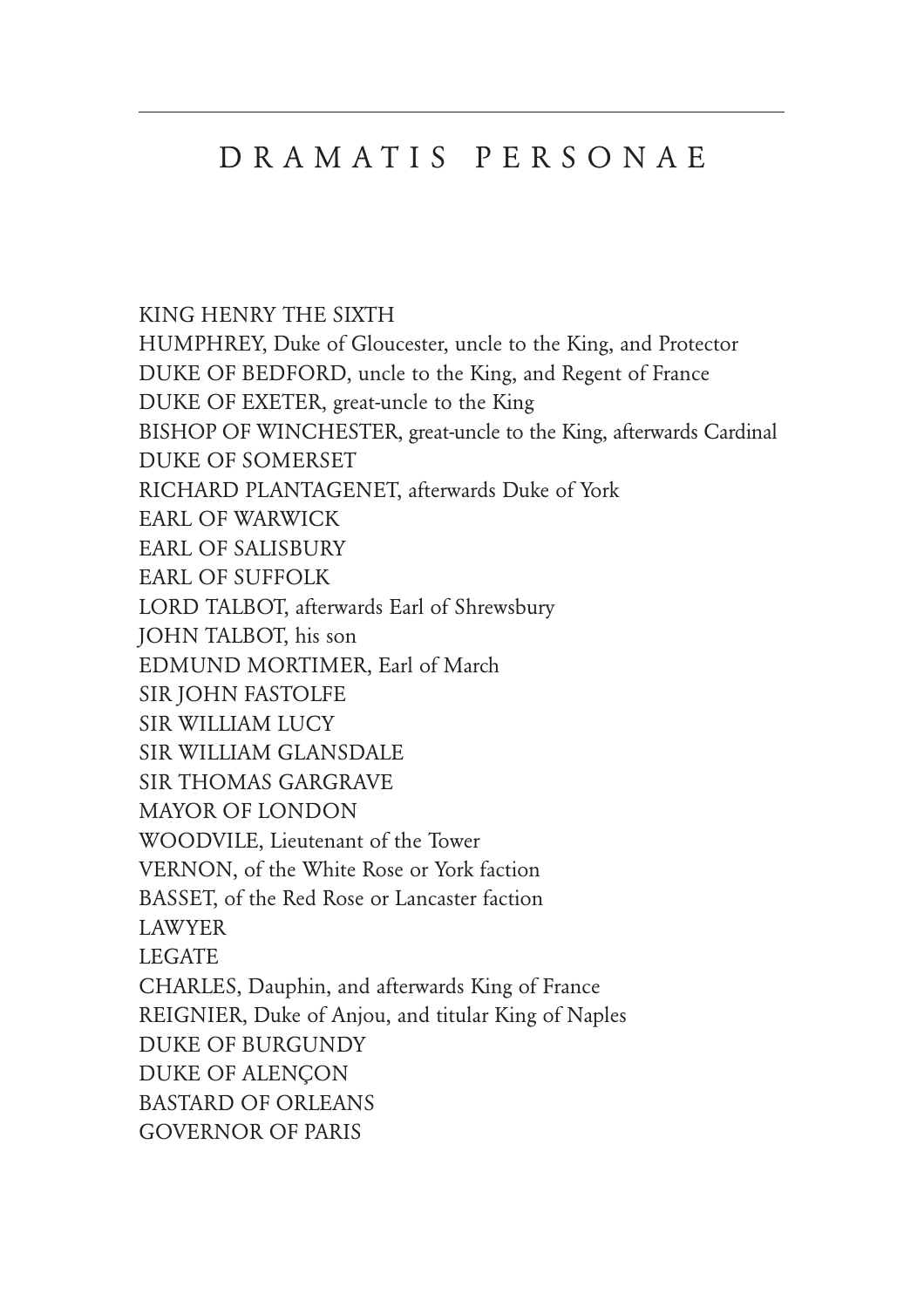## O S O B Y

KRÁL JINDŘICH VI. HUMPHREY, vévoda z Glosteru, králův strýc a protektor VÉVODA Z BEDFORDU, králův strýc a regent Francie VÉVODA Z EXETERU, králův prastrýc BISKUP Z WINCHESTERU, králův prastrýc, později kardinál VÉVODA ZE SOMERSETU RICHARD PLANTAGENET, později vévoda z Yorku HRABĚ Z WARWICKU HRABĚ ZE SALISBURY HRABĚ ZE SUFFOLKU LORD TALBOT, později hrabě ze Shrewsbury JOHN TALBOT, jeho syn EDMUND MORTIMER, hrabě z Marche SIR JOHN FASTOLFE SIR WILLIAM LUCY SIR WILLIAM GLANSDALE SIR THOMAS GARGRAVE STAROSTA LONDÝNA WOODVILE, velitel Toweru VERNON, na yorské straně Bílé růže BASSET, na lancasterské straně Červené růže PRÁVNÍK LEGÁT KAREL, dauphin, později král Francie REIGNIER, vévoda z Anjou, král Neapole VÉVODA Z BURGUNDSKA VÉVODA Z ALENÇONU LEVOBOČEK ORLEÁNSKÝ GUVERNÉR PAŘÍŽE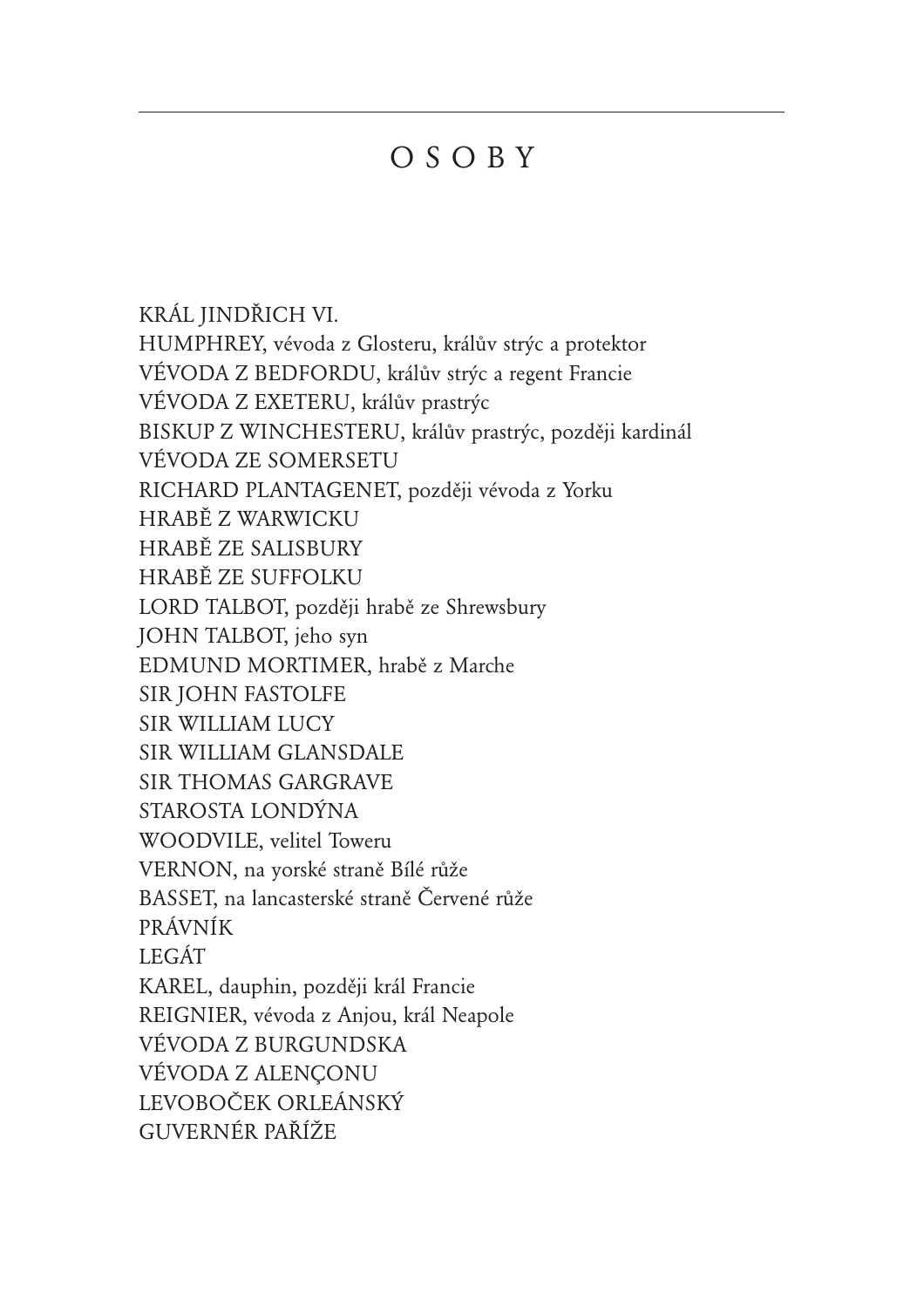MASTER GUNNER of Orleans HIS SON GENERAL of the French forces in Bordeaux FRENCH SERGEANT PORTER OLD SHEPHERD, father to Joan la Pucelle

MARGARET, daughter to Reignier, afterwards married to King Henry COUNTESS OF AUVERGNE JOAN LA PUCELLE commonly called Joan of Arc

Lords, two ambassadors, warders of the Tower, Mortimer's Keepers, fiends appearing to Joan la Pucelle, heralds, officers, soldiers, messengers, and attendants

*Scene: England and France*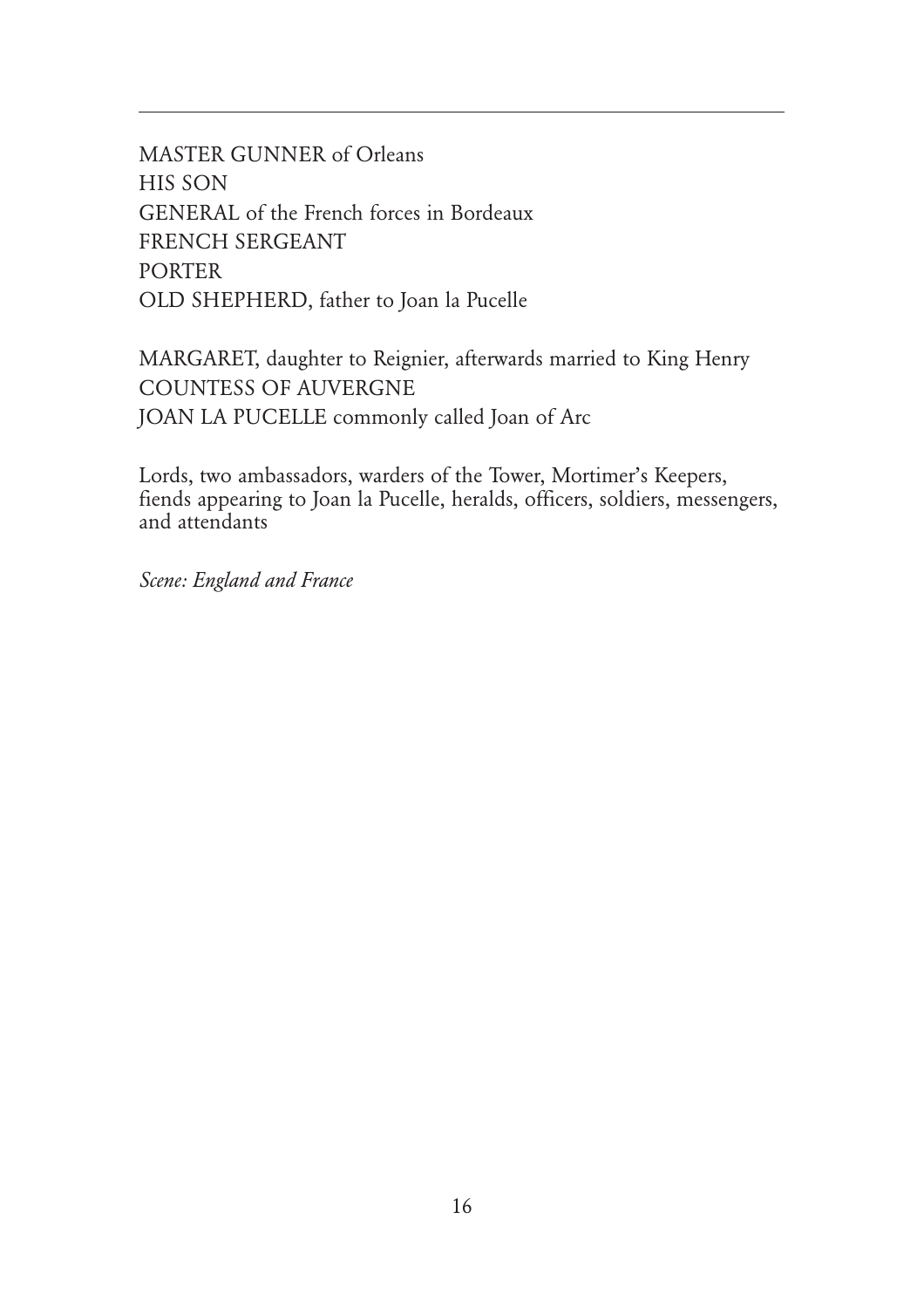KANONÝR z Orleansu JEHO SYN VELITEL francouzských sil v Bordeaux FRANCOUZSKÝ SERŽANT VRÁTNÝ STARÝ OVČÁK, otec Jany z Arku

MARKÉTA, Reignierova dcera, později provdaná za krále Jindřicha HRABĚNKA Z AUVERGNE JANA Z ARKU, známá jako Panna orleánská

Páni, dva vyslanci, strážní v Toweru, Mortimerovi strážci, ďáblové zjevující se Panně orleánské, heroldi, strážníci, vojáci, poslové a sloužící

*Místa děje: Anglie a Francie*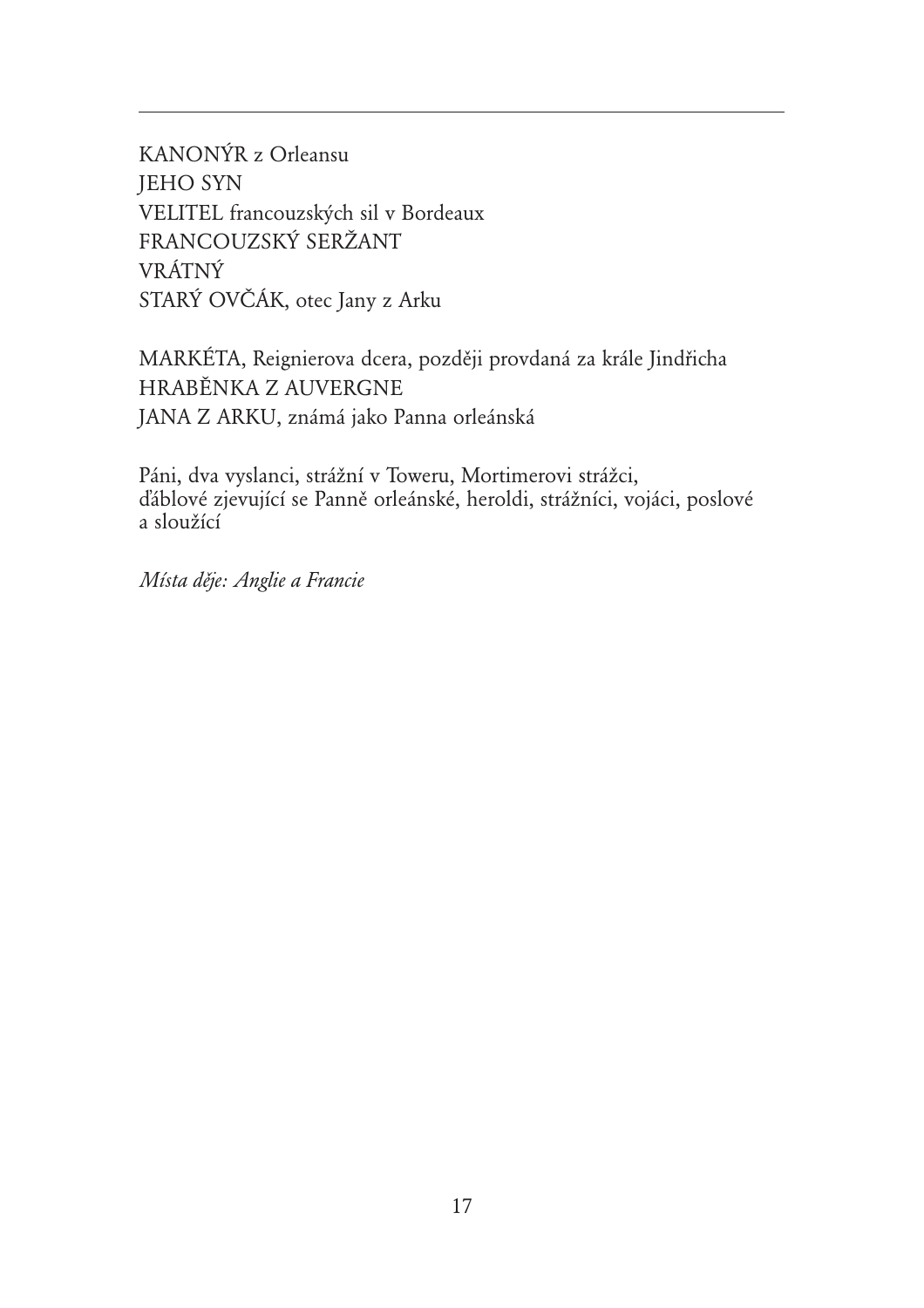### ACT I.

#### SCENE<sub>1</sub>. WESTMINSTER ABBEY.

 *Dead March. Enter The Funeral Of King Henry the Fifth, attended on by the Duke of Bedford, Regent of France; the Duke of Gloucester, Protector; the Duke of Exeter, the Earl of Warwick, the Bishop of Winchester, and the Duke of Somerset; heralds, etc.*

- BEDFORD Hung be the heavens with black, yield day to night! Comets, importing change of times and states, Brandish your crystal tresses in the sky, And with them scourge the bad revolting stars That have consented unto Henry's death! King Henry the Fifth, too famous to live long! England ne'er lost a king of so much worth.
- GLOUCESTER England ne'er had a king until his time. Virtue he had, deserving to command: His brandish'd sword did blind men with his beams; 10 His arms spread wider than a dragon's wings; His sparking eyes, replete with wrathful fire, More dazzled and drove back his enemies Than mid-day sun fierce bent against their faces. What should I say? His deeds exceed all speech: 15 He ne'er lift up his hand but conquered. EXETER We mourn in black: why mourn we not in blood? Henry is dead and never shall revive: Upon a wooden coffin we attend, And death's dishonourable victory 20 We with our stately presence glorify,
	- Like captives bound to a triumphant car. What! Shall we curse the planets of mishap That plotted thus our glory's overthrow? Or shall we think the subtle-witted French 25 Conjurers and sorcerers, that afraid of him By magic verses have contrived his end?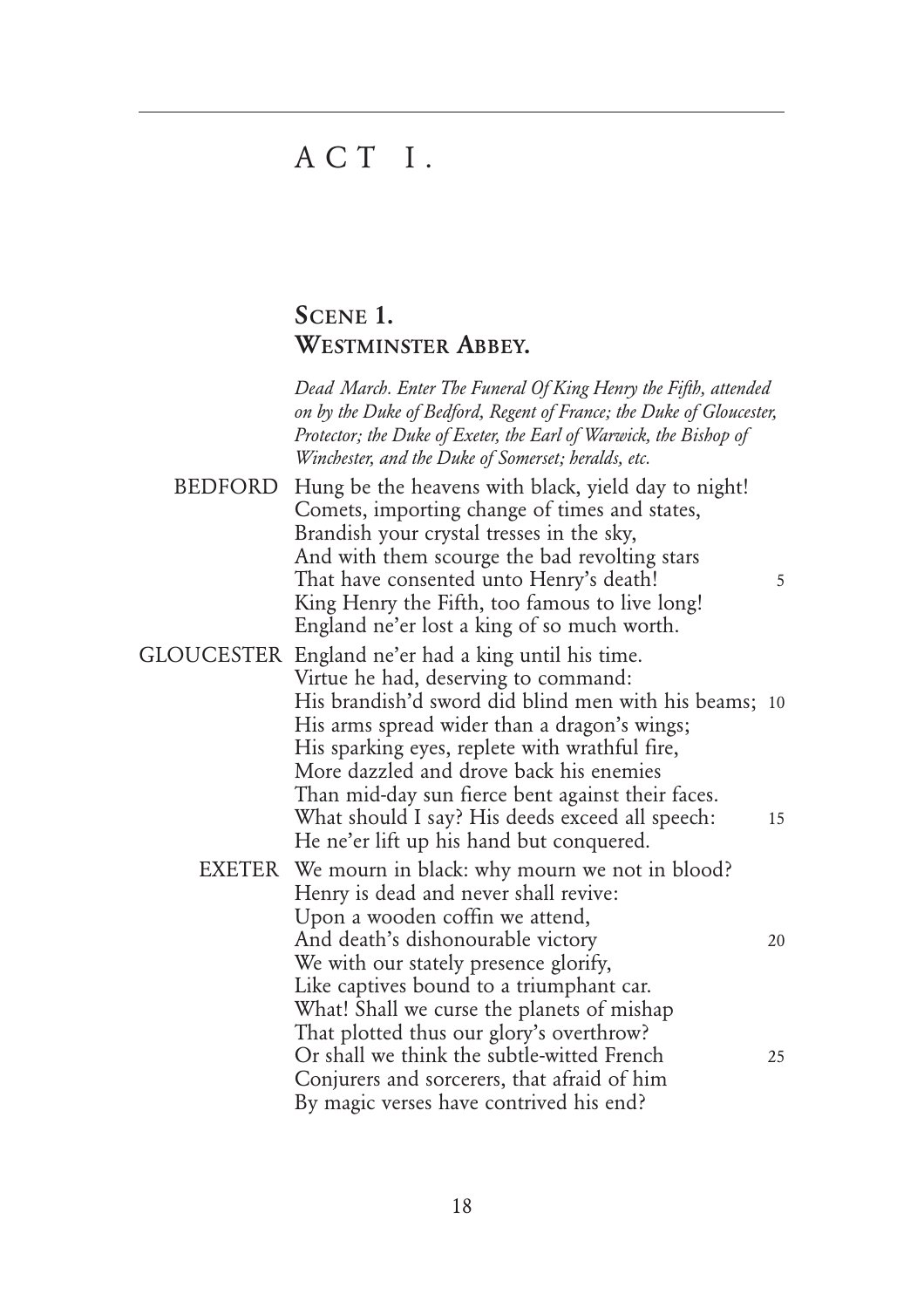## J E D N Á N Í I .

#### SCÉNA 1. WESTMINSTERSKÉ OPATSTVÍ.

| Smuteční pochod. Přichází pohřební průvod Krále Jindřicha V.,<br>v němž jsou Vévoda z Bedfordu, regent Francie; Vévoda<br>z Glosteru, protektor; Vévoda z Exeteru; Hrabě z Warwicku;<br>Biskup z Winchesteru; Vévoda ze Somersetu; heroldi a další.<br>BEDFORD Obleč se, nebe, do černi! Noc pozři den.<br>Komety, věštící proměny časů,<br>zbičujte zářícími ohony<br>odbojné hvězdy, které zosnovaly<br>smrt anglického krále Jindřicha!<br>Král Jindřich Pátý zemřel příliš mlád,<br>lepšího vládce země nepoznala. | 5        |
|------------------------------------------------------------------------------------------------------------------------------------------------------------------------------------------------------------------------------------------------------------------------------------------------------------------------------------------------------------------------------------------------------------------------------------------------------------------------------------------------------------------------|----------|
| GLOSTER On byl tím pravým králem Anglie.<br>Měl všechny ctnosti rozeného vůdce.<br>Když tasil meč, blesk oslepil vše kolem.<br>Když rozpřáh paže, drak rozestřel křídla.<br>Když z očí jiskrných mu blýskl hněv,<br>své nepřátele zpražil tak, že před ním<br>prchali jako před poledním žárem.<br>Co víc lze říct? Činy předčil vši chválu.<br>Kamkoli vkročil, všude vítězil.                                                                                                                                        | 10<br>15 |
| EXETER Žal halí čerň. Proč netryská z něj krev?<br>Jindřich je mrtev a už neobživne.<br>A my stojíme nad dřevěnou rakví<br>jak zajatci za triumfálním vozem<br>a vzdáváme svou přítomností hold<br>smrti za její zrádné vítězství.<br>Na víc se nezmůžem než obviňovat<br>planety ze spiknutí proti nám?<br>Nebo si namlouvat, že Francouzi                                                                                                                                                                            | 20<br>25 |
| jsou čarodějové a zaříkáním<br>přivodili smrt nejlepšího z nás?                                                                                                                                                                                                                                                                                                                                                                                                                                                        |          |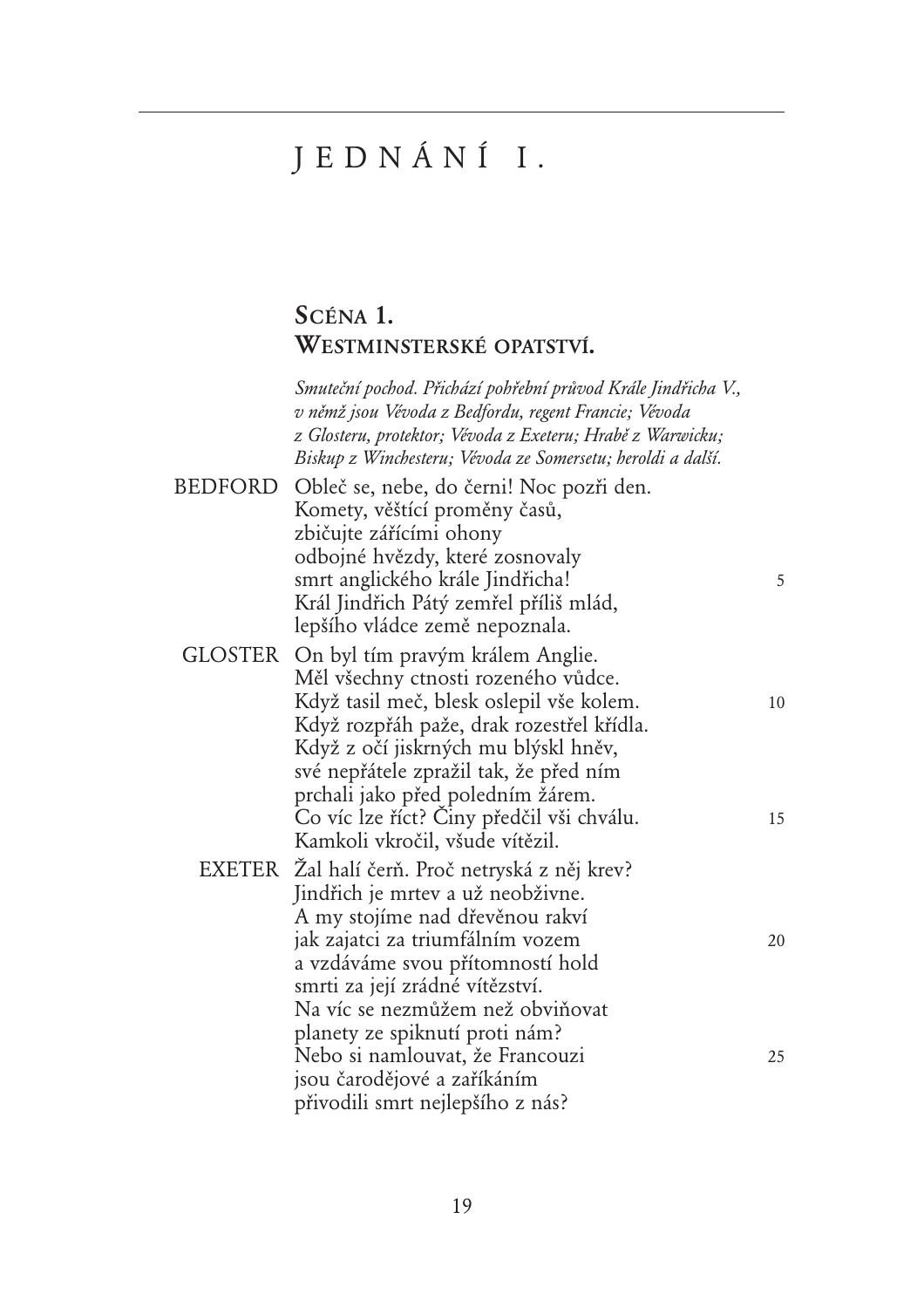|         | WINCHESTER He was a king bless'd of the King of kings.<br>Unto the French the dreadful judgement-day<br>So dreadful will not be as was his sight.<br>The battles of the Lord of hosts he fought:<br>The church's prayers made him so prosperous. | 30 |
|---------|--------------------------------------------------------------------------------------------------------------------------------------------------------------------------------------------------------------------------------------------------|----|
|         | GLOUCESTER The church! Where is it? Had not churchmen pray'd,<br>His thread of life had not so soon decay'd:<br>None do you like but an effeminate prince,<br>Whom, like a school-boy, you may over-awe.                                         | 35 |
|         | WINCHESTER Gloucester, whate'er we like, thou art protector<br>And lookest to command the prince and realm.<br>Thy wife is proud; she holdeth thee in awe,<br>More than God or religious churchmen may.                                          | 40 |
|         | GLOUCESTER Name not religion, for thou lovest the flesh,<br>And ne'er throughout the year to church thou go'st<br>Except it be to pray against thy foes.                                                                                         |    |
|         | BEDFORD Cease, cease these jars and rest your minds in peace:<br>Let's to the altar. Heralds, wait on us:<br>Instead of gold, we'll offer up our arms:<br>Since arms avail not now that Henry's dead.<br>Posterity, await for wretched years,    | 45 |
|         | When at their mothers' moist eyes babes shall suck,<br>Our isle be made a nourish of salt tears,<br>And none but women left to wail the dead.<br>Henry the Fifth, thy ghost I invocate:                                                          | 50 |
|         | Prosper this realm, keep it from civil broils,<br>Combat with adverse planets in the heavens!<br>A far more glorious star thy soul will make<br>Than Julius Caesar or bright –                                                                   | 55 |
|         | Enter a Messenger.                                                                                                                                                                                                                               |    |
| MESS.   | My honourable lords, health to you all!<br>Sad tidings bring I to you out of France,<br>Of loss, of slaughter and discomfiture:<br>Guyenne, Champagne, Rheims, Orleans,<br>Paris, Guysors, Poitiers, are all quite lost.                         | 60 |
| BEDFORD | What say'st thou, man, before dead Henry's corse?<br>Speak softly, or the loss of those great towns<br>Will make him burst his lead and rise from death.                                                                                         |    |
|         | GLOUCESTER Is Paris lost? Is Rouen yielded up?<br>If Henry were recall'd to life again,<br>These news would cause him once more yield the ghost.                                                                                                 | 65 |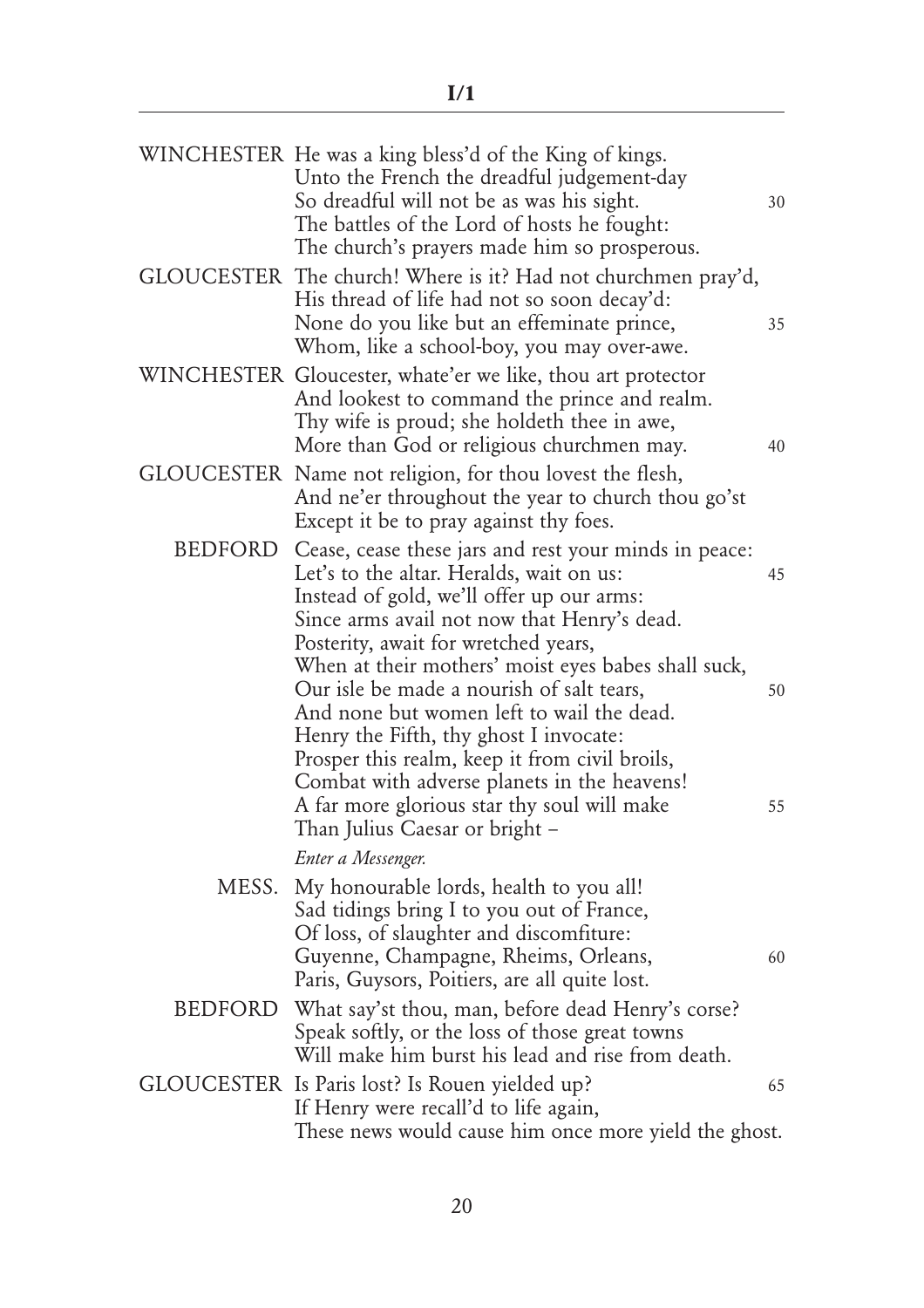|         | WINCHESTER Byl to král požehnaný králem králů<br>a pro Francouze pravé prokletí.<br>Kam vtrhnul, všechny obestíral děs,<br>když jménem Páně vedl svatý boj<br>za pomoci církve a modliteb.     | 30 |
|---------|------------------------------------------------------------------------------------------------------------------------------------------------------------------------------------------------|----|
| GLOSTER | Církve? To ne! Vy jste si vymodlili,<br>že předčasně odešel ze světa.<br>Pro vás je dobrý jenom slabý král,<br>co se jak školák nechá ovládat.                                                 | 35 |
|         | WINCHESTER Glostre, pro tebe jako protektora<br>je dobré ovládat krále i zemi.<br>Máš pyšnou ženu. Té se bojíš víc<br>než Boha a všech kněží dohromady.                                        | 40 |
|         | GLOSTER Boha si do úst neber. Sloužíš tělu<br>a do kostela za rok nepáchneš,<br>leda se modlit za zmar nepřátel.                                                                               |    |
| BEDFORD | Dost urážek a uklidněte se.<br>Jdem k oltáři. Heroldi, veďte nás.<br>Namísto zlata obětujme zbraně.<br>Co s nimi, když je Jindřich po smrti?<br>Čekají nás teď trudné časy, kdy                | 45 |
|         | děti sát budou místo mléka slzy,<br>jimiž náš ostrov bude zaplaven,<br>až ženy budou oplakávat mrtvé.<br>Jindřichu Pátý, kéž tvůj duch dál dbá<br>o blaho Anglie zbavené svárů!                | 50 |
|         | Vybojuj pro nás v nebi přízeň hvězd.<br>A duše tvá kéž září jasněji<br>než hvězda Caesarova, který byl -<br>Vystoupí Posel.                                                                    | 55 |
|         | POSEL Zdravím vás, velectění pánové.<br>Přináším smutné zprávy z Francie,<br>o pohromě a řeži, v níž jsme přišli<br>o Rouen, Champagne, Remeš, Orleans,<br>o Paříž, Guysors, Poitiers a další. | 60 |
| BEDFORD | To říkáš nad mrtvolou Jindřicha?<br>Mlč, než ta slova o velikých ztrátách<br>ho donutí rozbít rakev a vstát.                                                                                   |    |
|         | GLOSTER Paříž je ztracena? Rouen se vzdal?<br>Kdyby vstal Jindřich z mrtvých, tyhle zprávy<br>by ho uvrhly zpátky do hrobu.                                                                    | 65 |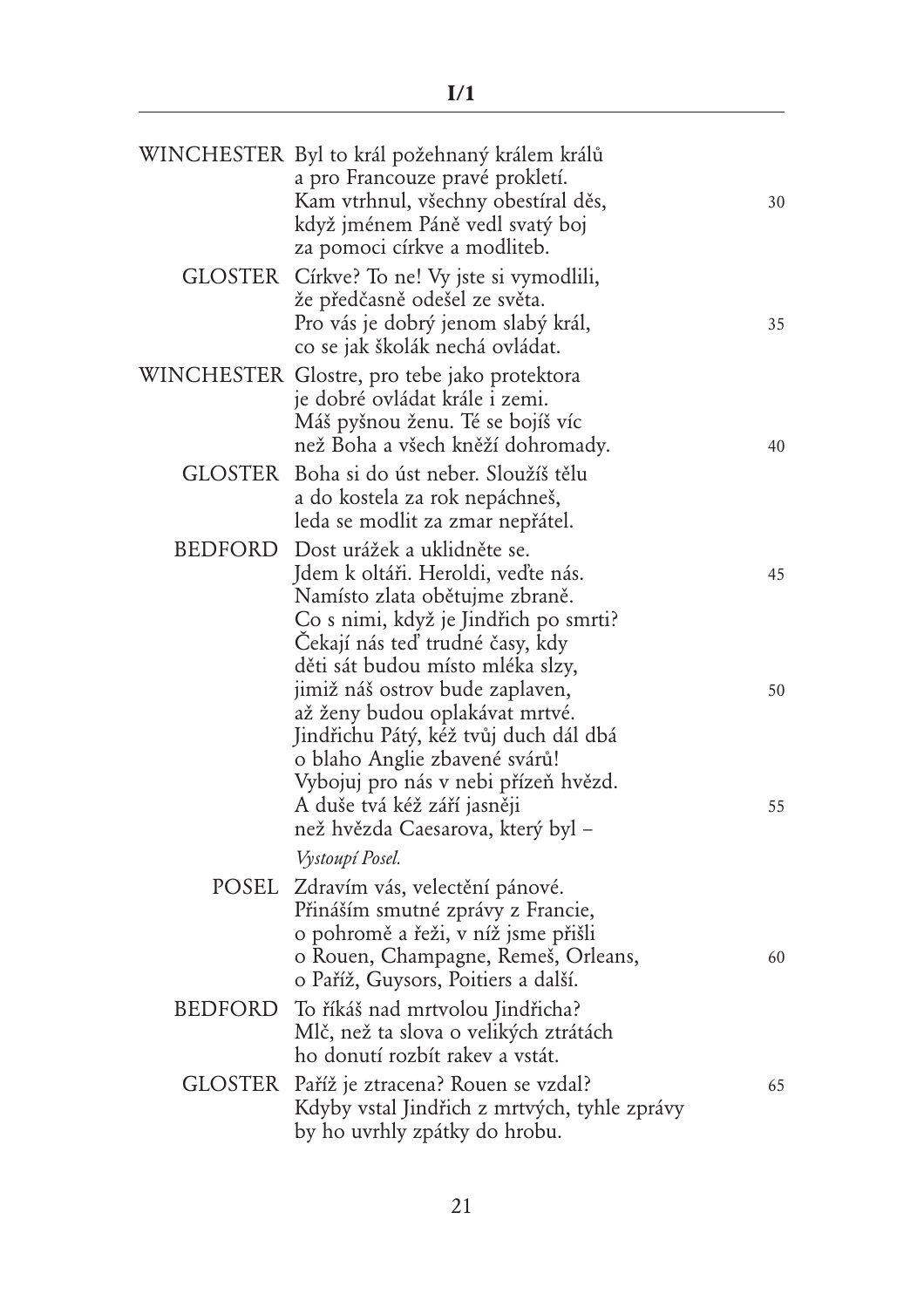|         | <b>EXETER</b> How were they lost? What treachery was used?                                                                                                                                                                                                                                                                                                                                                                                                                                                                                                        |                |
|---------|-------------------------------------------------------------------------------------------------------------------------------------------------------------------------------------------------------------------------------------------------------------------------------------------------------------------------------------------------------------------------------------------------------------------------------------------------------------------------------------------------------------------------------------------------------------------|----------------|
|         | MESS. No treachery; but want of men and money.<br>Amongst the soldiers this is muttered,<br>That here you maintain several factions,<br>And whilst a field should be dispatch'd and fought,<br>You are disputing of your generals:<br>One would have lingering wars with little cost;<br>Another would fly swift, but wanteth wings;<br>A third thinks, without expense at all,<br>By guileful fair words peace may be obtain'd.<br>Awake, awake, English nobility!<br>Let not sloth dim your honours new-begot:<br>Cropp'd are the flower-de-luces in your arms; | 70<br>75<br>80 |
|         | Of England's coat one half is cut away.<br><b>EXETER</b> Were our tears wanting to this funeral,<br>These tidings would call forth their flowing tides.                                                                                                                                                                                                                                                                                                                                                                                                           |                |
| BEDFORD | Me they concern; Regent I am of France.<br>Give me my steeled coat. I'll fight for France.<br>Away with these disgraceful wailing robes!<br>Wounds will I lend the French instead of eyes,<br>To weep their intermissive miseries.                                                                                                                                                                                                                                                                                                                                | 85             |
|         | Enter to them another Messenger.                                                                                                                                                                                                                                                                                                                                                                                                                                                                                                                                  |                |
|         | 2. MESS. Lords, view these letters full of bad mischance.<br>France is revolted from the English quite,<br>Except some petty towns of no import:<br>The Dauphin Charles is crowned king of Rheims;<br>The Bastard of Orleans with him is join'd;<br>Reignier, Duke of Anjou, doth take his part;<br>The Duke of Alençon flieth to his side.                                                                                                                                                                                                                       | 90<br>95       |
| EXETER  | The Dauphin crowned king! All fly to him!<br>O, whither shall we fly from this reproach?                                                                                                                                                                                                                                                                                                                                                                                                                                                                          |                |
|         | GLOUCESTER We will not fly, but to our enemies' throats.<br>Bedford, if thou be slack, I'll fight it out.                                                                                                                                                                                                                                                                                                                                                                                                                                                         |                |
| BEDFORD | Gloucester, why doubt'st thou of my forwardness?<br>An army have I muster'd in my thoughts,<br>Wherewith already France is overrun.                                                                                                                                                                                                                                                                                                                                                                                                                               | 100            |
|         | Enter another Messenger.                                                                                                                                                                                                                                                                                                                                                                                                                                                                                                                                          |                |
|         | 3. MESS. My gracious lords, to add to your laments,<br>Wherewith you now bedew King Henry's hearse,<br>I must inform you of a dismal fight<br>Betwixt the stout Lord Talbot and the French.                                                                                                                                                                                                                                                                                                                                                                       | 105            |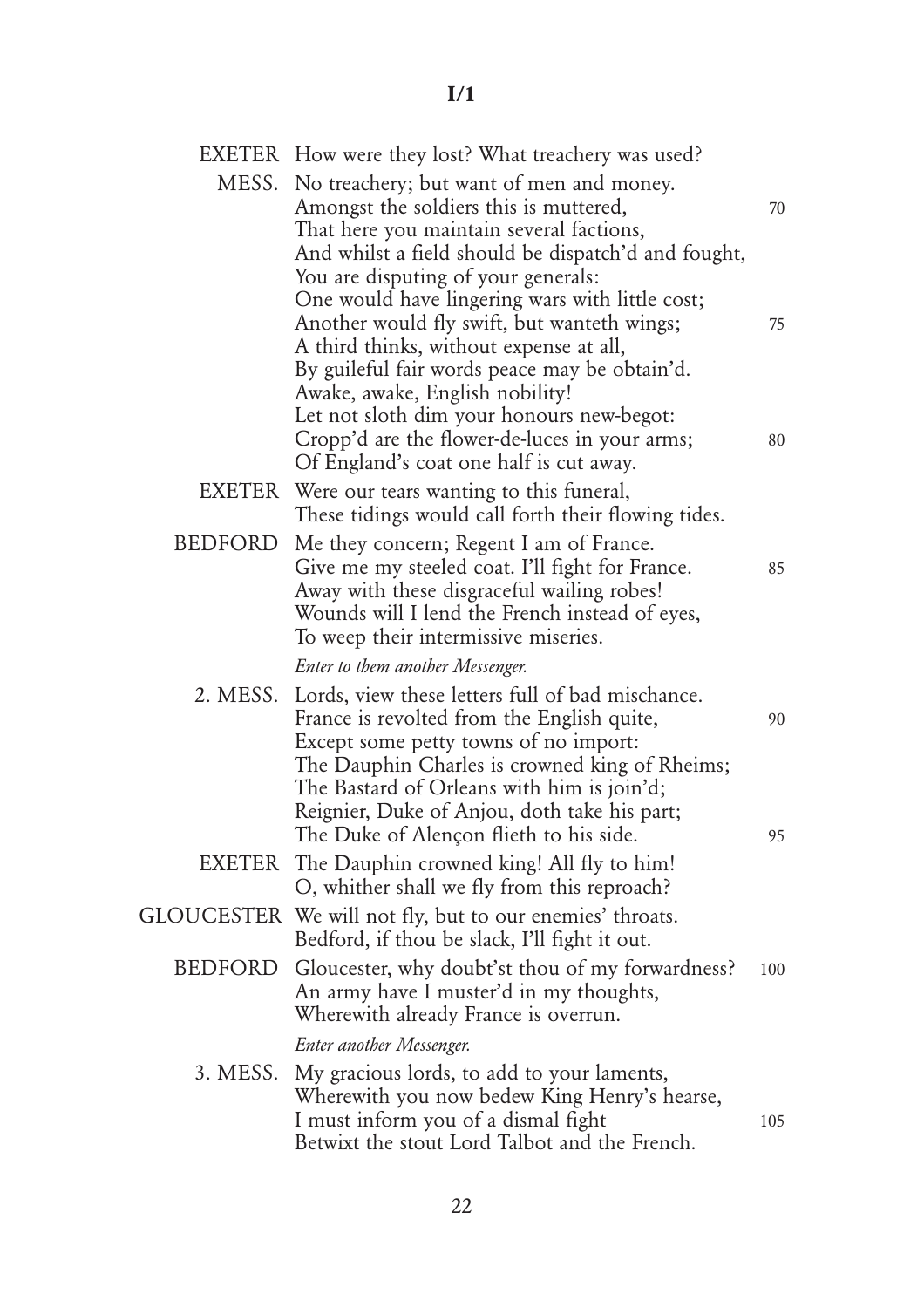|         | EXETER Kdo zradil Anglii? Kdo za to může?<br>POSEL Ne zrada. Málo vojáků a peněz.<br>Mezi vojsky se povídá, že se<br>zde sváří řada stran, a místo aby<br>Anglie vypravila armádu,<br>vy se tu přete, kdo ji povede.<br>Ten chce vést menší nenákladnou válku,<br>jiný chce udeřit, však nemá čím,<br>třetí zas nechce žádné náklady<br>a spoléhá se na diplomacii.<br>Probuďte se, angličtí velmoži!<br>Z lenosti nepohřběte Francii! | 70<br>75 |
|---------|----------------------------------------------------------------------------------------------------------------------------------------------------------------------------------------------------------------------------------------------------------------------------------------------------------------------------------------------------------------------------------------------------------------------------------------|----------|
|         | Jen půlka zbývá z erbu Anglie,                                                                                                                                                                                                                                                                                                                                                                                                         | 80       |
|         | když mizí z něj francouzské lilie.<br>EXETER Jestli si vypláčem při pohřbu oči,<br>ty zprávy spustí nové proudy slz.                                                                                                                                                                                                                                                                                                                   |          |
|         | BEDFORD Jsem regent Francie. Mám odpovědnost.<br>Chci zbroj a jít bojovat s Francouzi.<br>Odhoďme rychle ufňukaný smutek!<br>Ať raději oni krev roní z ran,<br>než abychom my lkali kvůli nim.                                                                                                                                                                                                                                         | 85       |
|         | Vystoupí Druhý posel.                                                                                                                                                                                                                                                                                                                                                                                                                  |          |
|         | 2. POSEL Pánové, přináším vám špatné zprávy.<br>Francie nepatří už Anglii<br>s výjimkou několika menších měst.<br>Princ Karel byl v Remeši korunován.<br>S ním drží levoboček orleánský                                                                                                                                                                                                                                                | 90       |
|         | a Reignier, vévoda z Anjou. K nim<br>se přidal i vévoda z Alençonu.                                                                                                                                                                                                                                                                                                                                                                    | 95       |
|         | EXETER Z dauphina už je král! Všichni jdou s ním!<br>Kam obrátit se před tou potupou?                                                                                                                                                                                                                                                                                                                                                  |          |
|         | GLOSTER Musíme se obrátit proti nim.<br>Nepůjdeš-li, Bedforde, půjdu sám.                                                                                                                                                                                                                                                                                                                                                              |          |
| BEDFORD | Chceš zpochybňovat moje odhodlání?<br>Mám v hlavě plány, jak je rozdrtit,<br>teď už to zbývá jenom udělat.                                                                                                                                                                                                                                                                                                                             | 100      |
|         | Vystoupí Třetí posel.                                                                                                                                                                                                                                                                                                                                                                                                                  |          |
|         | 3. POSEL Vzácní pánové, musím přitížit<br>vašemu žalu nad zesnulým králem<br>a říct vám o zoufalém boji, který<br>svedl chrabrý lord Talbot s Francouzi.                                                                                                                                                                                                                                                                               | 105      |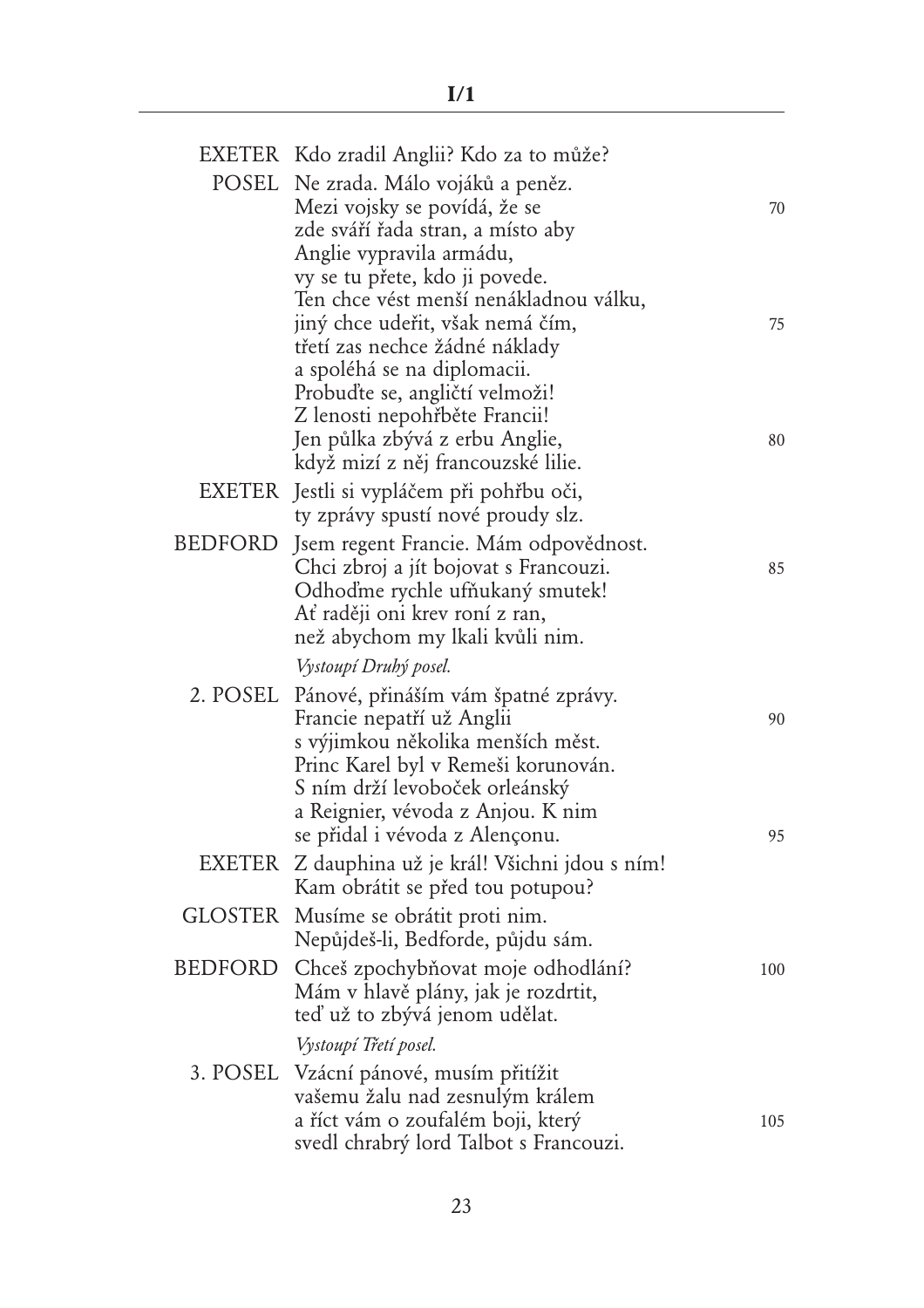|         | WINCHESTER What! Wherein Talbot overcame? Is't so?                                                                                                                                                                                                                                         |     |
|---------|--------------------------------------------------------------------------------------------------------------------------------------------------------------------------------------------------------------------------------------------------------------------------------------------|-----|
|         | 3. MESS. O, no; wherein Lord Talbot was o'erthrown:<br>The circumstance I'll tell you more at large.<br>The tenth of August last this dreadful lord,<br>Retiring from the siege of Orleans,<br>Having full scarce six thousand in his troop.<br>By three and twenty thousand of the French | 110 |
|         | Was round encompassed and set upon.<br>No leisure had he to enrank his men;<br>He wanted pikes to set before his archers;<br>Instead whereof sharp stakes pluck'd out of hedges                                                                                                            | 115 |
|         | They pitched in the ground confusedly,<br>To keep the horsemen off from breaking in.<br>More than three hours the fight continued;<br>Where valiant Talbot above human thought<br>Enacted wonders with his sword and lance:                                                                | 120 |
|         | Hundreds he sent to hell, and none durst stand him;<br>Here, there, and everywhere, enraged he flew:<br>The French exclaim'd, the devil was in arms;<br>All the whole army stood agazed on him:<br>His soldiers spying his undaunted spirit                                                | 125 |
|         | A Talbot! A Talbot! Cried out amain<br>And rush'd into the bowels of the battle.<br>Here had the conquest fully been seal'd up,<br>If Sir John Fastolfe had not play'd the coward:<br>He, being in the vaward, placed behind                                                               | 130 |
|         | With purpose to relieve and follow them,<br>Cowardly fled, not having struck one stroke.<br>Hence grew the general wreck and massacre;<br>Enclosed were they with their enemies:<br>A base Walloon, to win the Dauphin's grace,                                                            | 135 |
|         | Thrust Talbot with a spear into the back,<br>Whom all France with their chief assembled strength<br>Durst not presume to look once in the face.                                                                                                                                            | 140 |
| BEDFORD | Is Talbot slain? Then I will slay myself,<br>For living idly here in pomp and ease,<br>Whilst such a worthy leader, wanting aid,<br>Unto his dastard foemen is betray'd.                                                                                                                   |     |
|         | 3. MESS. O no, he lives; but is took prisoner,<br>And Lord Scales with him and Lord Hungerford:<br>Most of the rest slaughter'd or took likewise.                                                                                                                                          | 145 |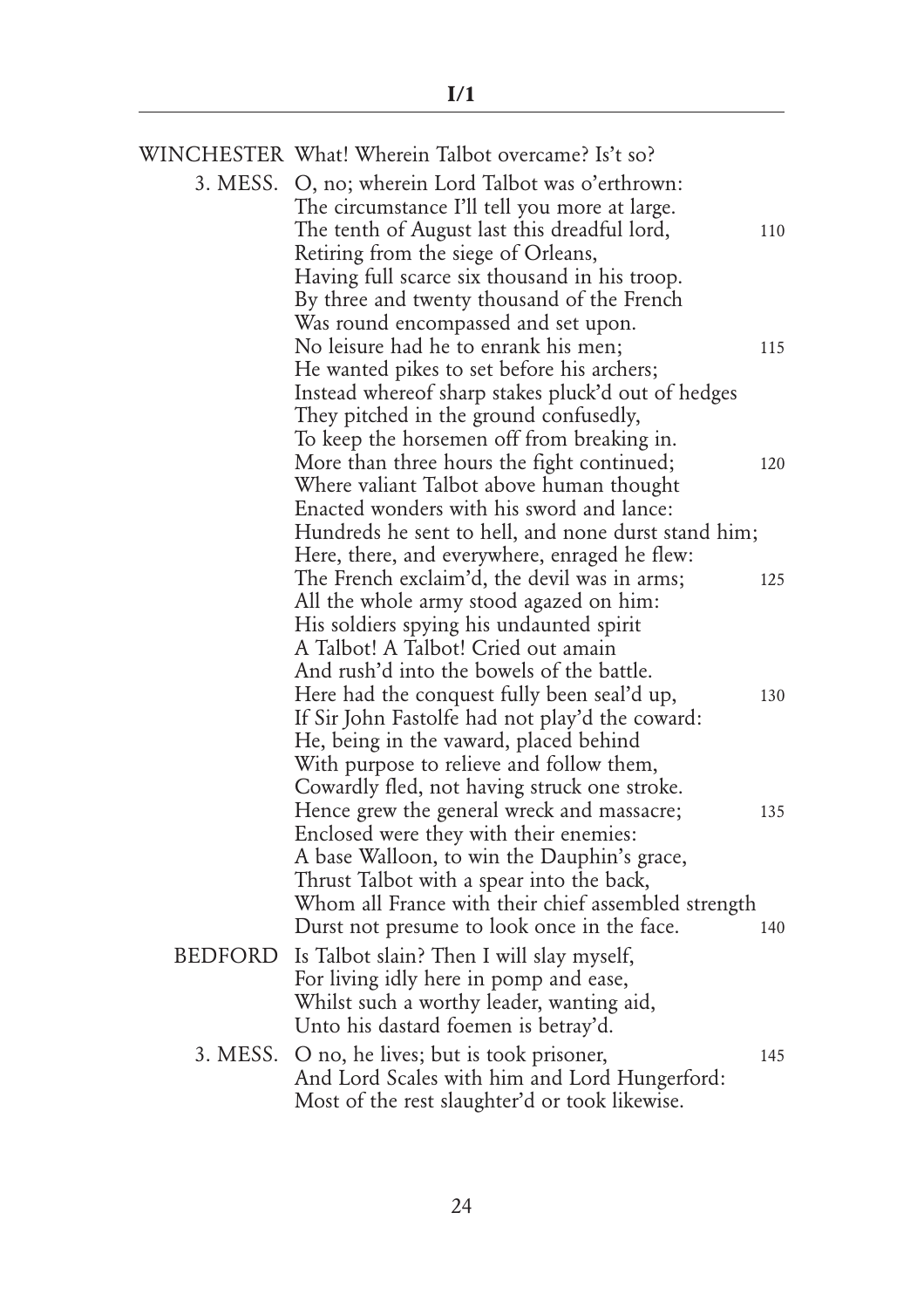|         | WINCHESTER Cože? Talbot snad zvítězil. Či ne? |     |
|---------|-----------------------------------------------|-----|
|         | 3. POSEL Ne. Lord Talbot byl v boji poražen.  |     |
|         | Podrobně vám to celé vylíčím.                 |     |
|         | Ten skvělý muž se desátého srpna              | 110 |
|         | u obléhaného Orleansu                         |     |
|         | s pouhými šesti tisíci svých mužů             |     |
|         | dostal do obklíčení Francouzů,                |     |
|         | jejichž počet byl třiadvacet tisíc.           |     |
|         | Nestačil ani rozestavit vojsko                | 115 |
|         | a hradbou z dřevců chránit lučištníky.        |     |
|         | Namísto toho jen tak narychlo                 |     |
|         | zatloukli do země pár kůlů z plotů,           |     |
|         | a snažili se tak odrazit jízdu.               |     |
|         | Boj trval více než tři hodiny.                | 120 |
|         | Statečný Talbot dělal nadlidské               |     |
|         | divy svým mečem. Stovky Francouzů             |     |
|         | odevzdal peklu. Nikdo na něj neměl.           |     |
|         | Byl všude, jak ho hnala zuřivost.             |     |
|         | Francouzi řvali: "Proti nám jde ďábel!"       | 125 |
|         | a vyděšeně na něj zírali.                     |     |
|         | A naši, strženi tou odvahou,                  |     |
|         | volali: "Talbot! Talbot!" a hned se           |     |
|         | vrhali do té nejlítější seče.                 |     |
|         | Všechno by bylo dobře dopadlo,                | 130 |
|         | kdyby John Fastolfe nebyl zbabělec.           |     |
|         | Byl v týlu jako záloha a měl                  |     |
|         | vystřídat umdlelé, jenomže utek,              |     |
|         | aniž jedinkrát pozvedl svůj meč.              |     |
|         | Zkáza pak byla nevyhnutelná.                  | 135 |
|         | Francouzi naše skřípli a jeden                |     |
|         | mizerný Valon, pro dauphinův dík,             |     |
|         | zezadu vrazil do Talbota kopí,                |     |
|         | když Francie s celou svou armádou             |     |
|         | si netroufla s ním utkat tváří v tvář.        | 140 |
| BEDFORD | Talbot je mrtev? Pak sám radši zemřu,         |     |
|         | než abych dál žil v klidu, zatímco            |     |
|         | náš nejvzácnější bojovník byl v nouzi         |     |
|         | zrazen a předhozen v plen nepříteli.          |     |
|         | 3. POSEL Ne, žije, ale byl vzat do zajetí.    | 145 |
|         | A spolu s ním lord Scales a Hungerford        |     |
|         | a další, kteří v boji nepadli.                |     |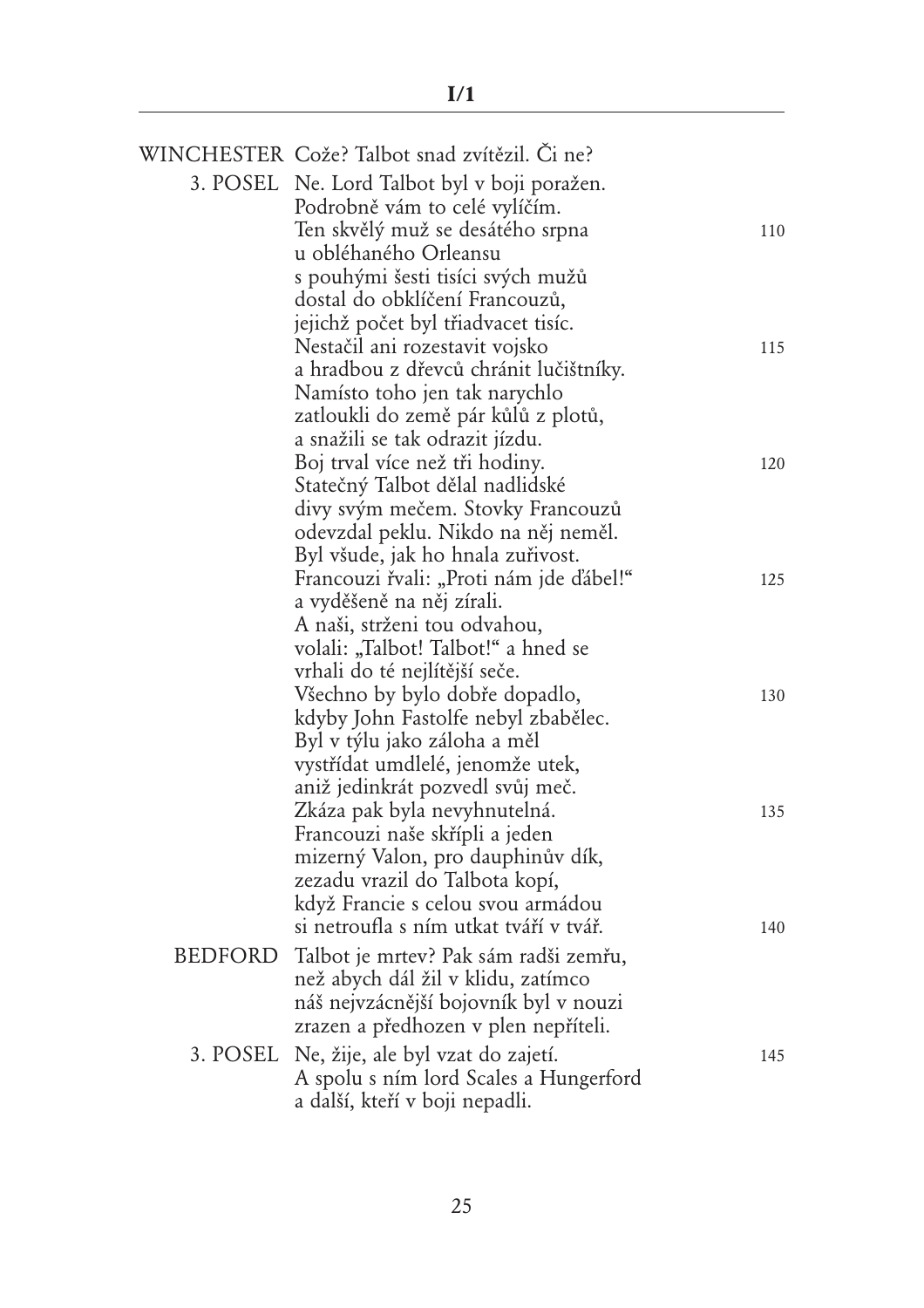|          | BEDFORD His ransom there is none but I shall pay:<br>I'll hale the Dauphin headlong from his throne:<br>His crown shall be the ransom of my friend;<br>Four of their lords I'll change for one of ours.<br>Farewell, my masters; to my task will I; | 150 |
|----------|-----------------------------------------------------------------------------------------------------------------------------------------------------------------------------------------------------------------------------------------------------|-----|
|          | Bonfires in France forthwith I am to make,<br>To keep our great Saint George's feast withal:<br>Ten thousand soldiers with me I will take,<br>Whose bloody deeds shall make all Europe quake.                                                       | 155 |
| 3. MESS. | So you had need; for Orleans is besieged;<br>The English army is grown weak and faint:<br>The Earl of Salisbury craveth supply,<br>And hardly keeps his men from mutiny,<br>Since they, so few, watch such a multitude.                             | 160 |
|          | EXETER Remember, lords, your oaths to Henry sworn,<br>Either to quell the Dauphin utterly,<br>Or bring him in obedience to your yoke.                                                                                                               |     |
| BEDFORD  | I do remember it; and here take my leave,<br>To go about my preparation.<br>Exit.                                                                                                                                                                   | 165 |
|          | GLOUCESTER I'll to the Tower with all the haste I can,<br>To view the artillery and munition;<br>And then I will proclaim young Henry king.<br>Exit.                                                                                                |     |
|          | EXETER To Eltham will I, where the young king is,<br>Being ordain'd his special governor,<br>And for his safety there I'll best devise.                                                                                                             | 170 |
|          | Exit.                                                                                                                                                                                                                                               |     |
|          | WINCHESTER Each hath his place and function to attend:<br>I am left out; for me nothing remains.<br>But long I will not be Jack out of office:<br>The king from Eltham I intend to steal<br>And sit at chiefest stern of public weal.               | 175 |
|          | Exeunt.                                                                                                                                                                                                                                             |     |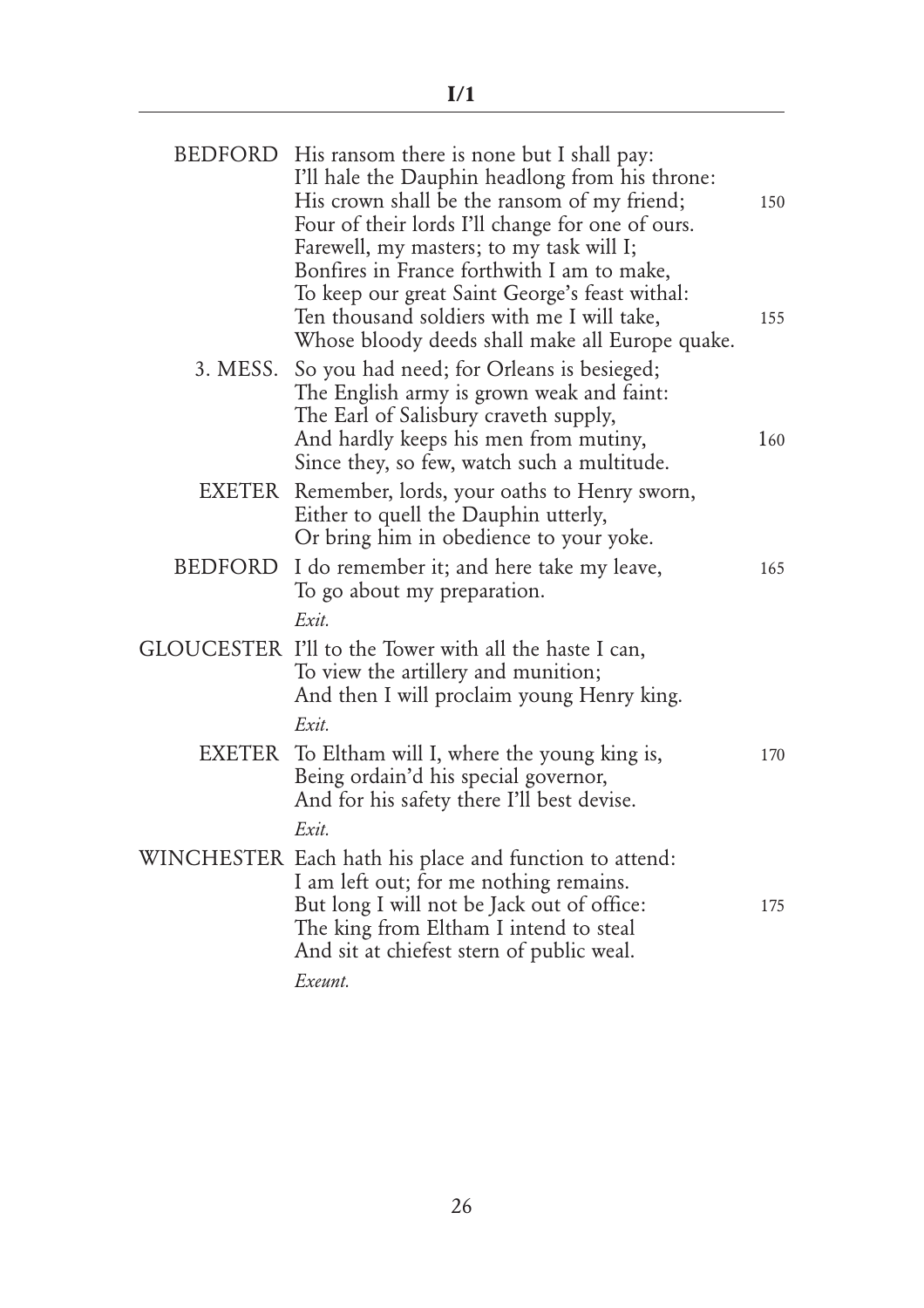| BEDFORD Výkupné za něj nikdy nepřijmou.<br>Já jim ho dám. Strhnu dauphina z trůnu<br>a přítele tak nejlíp vyplatím.<br>Za jejich čtyři chci jednoho z nás.<br>Loučím se, páni, budu teď mít práci.<br>Rozpoutám ohňostroj ve Francii,<br>abych oslavil den svatého Jiří.<br>S deseti tisíci vojáky v zemi | 150<br>155                                                  |
|-----------------------------------------------------------------------------------------------------------------------------------------------------------------------------------------------------------------------------------------------------------------------------------------------------------|-------------------------------------------------------------|
| 3. POSEL Je načase. Orleans musí padnout.<br>Anglická vojska jsou už vysílená.<br>Hrabě Salisbury žádá o pomoc.<br>Vojáci se mu bouří, když jich má<br>tak málo čelit mocné přesile.                                                                                                                      | 160                                                         |
| EXETER Vzpomeňte, co jste přísahali, páni,<br>že buď dauphina zneškodníte, nebo<br>ho přivlečete v poutech k potrestání.                                                                                                                                                                                  |                                                             |
| BEDFORD<br>Nezapomínám na to. Proto jdu<br>a začnu okamžitě s přípravami.                                                                                                                                                                                                                                 | 165                                                         |
| GLOSTER A já zatím pospíším do Toweru.<br>Prohlédnu tam stav děl a munice<br>a Jindřicha prohlásím za krále.                                                                                                                                                                                              |                                                             |
| EXETER Já jdu za mladým králem do Elthamu.<br>Byl jsem určený jeho poručníkem,<br>zodpovědným za jeho bezpečnost.                                                                                                                                                                                         | 170                                                         |
| WINCHESTER Všichni mají nějaký cíl a úkol,<br>kromě mě, na něhož nic nezbylo.<br>Nebudu ale skákat, jak kdo píská.<br>Krále jim z Elthamu odloudím<br>a sám se stanu vládcem nejvyšším.<br>Odejdou.                                                                                                       | 175                                                         |
|                                                                                                                                                                                                                                                                                                           | Evropa zažije zemětřesení.<br>Odejde.<br>Odejde.<br>Odejde. |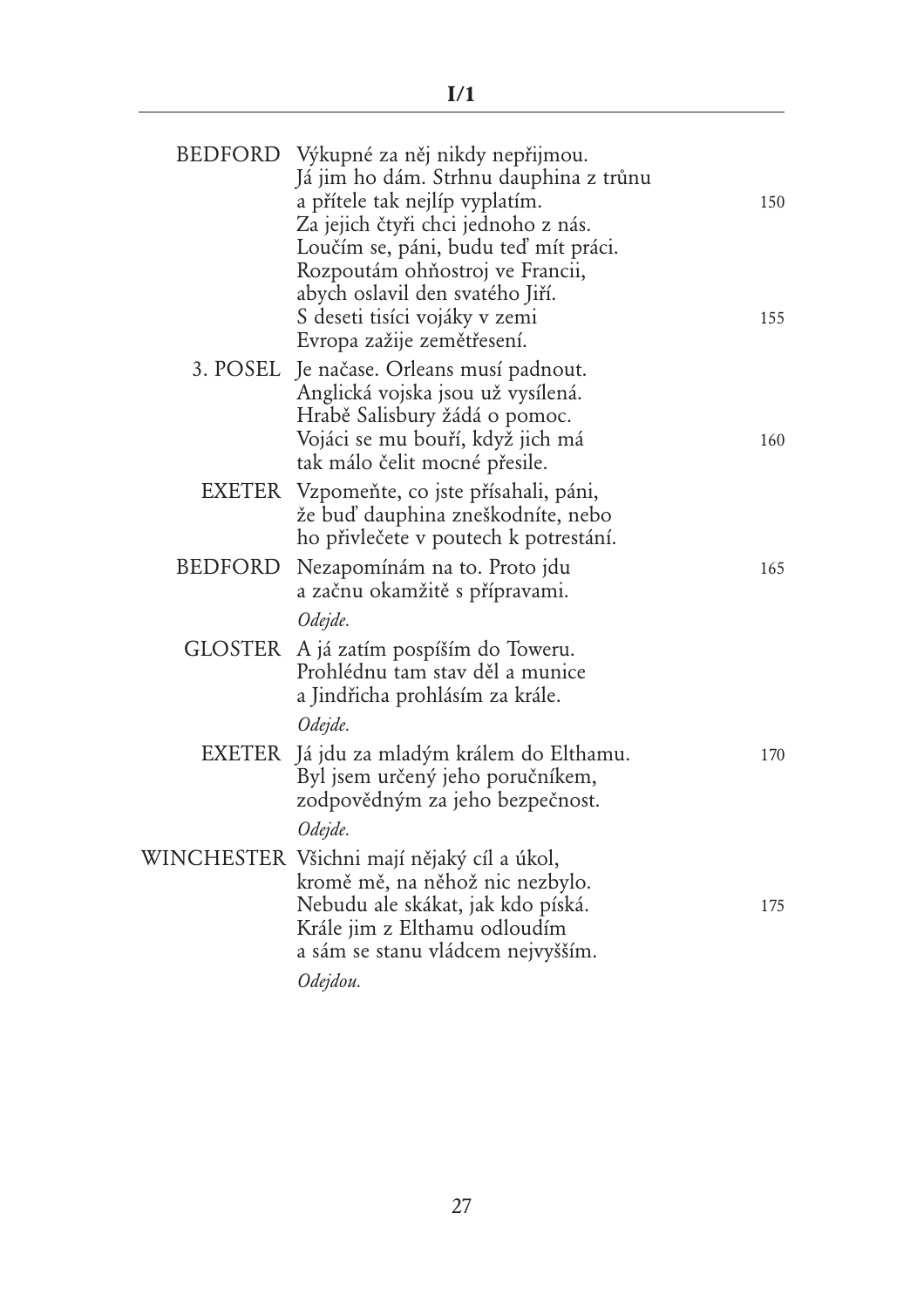#### SCENE 2. FRANCE. BEFORE ORLEANS.

 *Sound a flourish. Enter Charles, Alençon, and Reignier, marching with drum and soldiers.*

|          | CHARLES Mars his true moving, even as in the heavens<br>So in the earth, to this day is not known:<br>Late did he shine upon the English side;<br>Now we are victors; upon us he smiles.<br>What towns of any moment but we have?<br>At pleasure here we lie near Orleans;<br>Otherwhiles the famish'd English, like pale ghosts,<br>Faintly besiege us one hour in a month. | 5  |
|----------|------------------------------------------------------------------------------------------------------------------------------------------------------------------------------------------------------------------------------------------------------------------------------------------------------------------------------------------------------------------------------|----|
|          | ALENÇON They want their porridge and their fat bull-beeves:<br>Either they must be dieted like mules<br>And have their provender tied to their mouths<br>Or piteous they will look, like drowned mice.                                                                                                                                                                       | 10 |
|          | REIGNIER Let's raise the siege: why live we idly here?<br>Talbot is taken, whom we wont to fear:<br>Remaineth none but mad-brain'd Salisbury;<br>And he may well in fretting spend his gall,<br>Nor men nor money hath he to make war.                                                                                                                                       | 15 |
|          | CHARLES Sound, sound alarum! We will rush on them.<br>Now for the honour of the forlorn French!<br>Him I forgive my death that killeth me<br>When he sees me go back one foot or fly.<br>Exeunt.                                                                                                                                                                             | 20 |
|          | Here alarum; they are beaten back by the English with great loss.<br>Enter Charles, Alençon, and Reignier.                                                                                                                                                                                                                                                                   |    |
|          | CHARLES Who ever saw the like? What men have I!<br>Dogs! Cowards! Dastards! I would ne'er have fled,<br>But that they left me 'midst my enemies.                                                                                                                                                                                                                             |    |
| REIGNIER | Salisbury is a desperate homicide;<br>He fighteth as one weary of his life.<br>The other lords, like lions wanting food,<br>Do rush upon us as their hungry prey.                                                                                                                                                                                                            | 25 |
|          | ALENÇON Froissart, a countryman of ours, records,<br>England all Olivers and Rowlands bred,<br>During the time Edward the Third did reign.<br>More truly now may this be verified;<br>For none but Samsons and Goliases                                                                                                                                                      | 30 |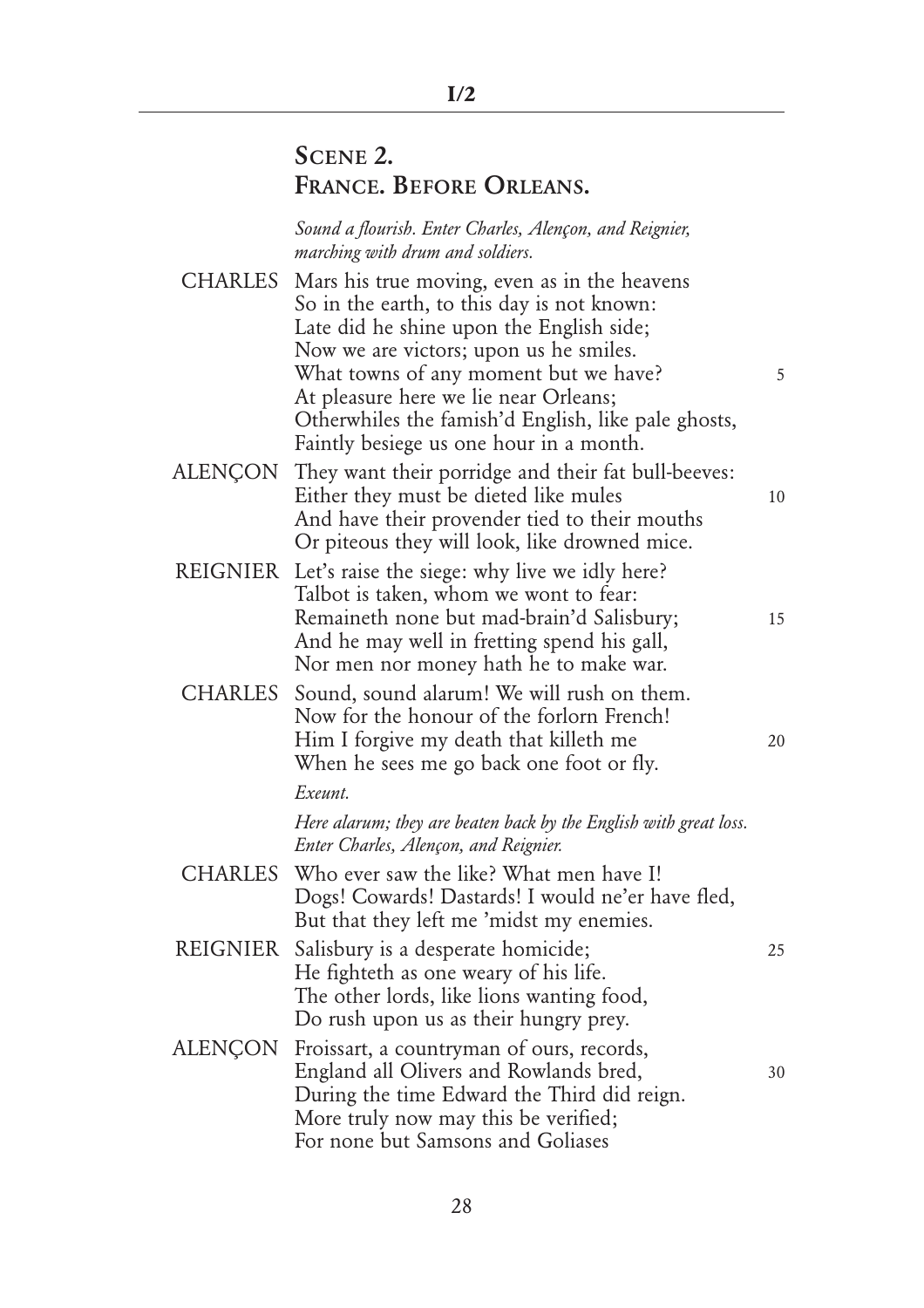#### SCÉNA 2. FRANCIE. PŘED ORLEANSEM.

**I/2**

|         | Fanfára. Vystoupí Karel, Alençon a Reignier.<br>Pochodují s bubny a vojskem.                                                                                                                                                              |    |
|---------|-------------------------------------------------------------------------------------------------------------------------------------------------------------------------------------------------------------------------------------------|----|
|         | KAREL Je záhadou, jak ovlivňuje Mars<br>dění na zemi nebo na nebi.<br>Dřív podporoval Angličany, nyní<br>se směje na nás, kteří vítězíme.<br>Máme už všechna důležitá města<br>a nyní bojujeme o Orleans.<br>A hladové přízraky Angličanů | 5  |
|         | se snaží tu a tam nás odrazit.<br>ALENÇON Chybí jim jejich slanina a kaše.<br>Ti, pokud nejsou krmeni jak mezci<br>se žvancem žrádla pořád u huby,<br>jsou vyzáblí jak utopené myši.                                                      | 10 |
|         | REIGNIER Zaútočíme. Proč marníme čas?<br>Talbot je zajatý, ten budil respekt,<br>a zůstal jen bláznivý Salisbury,<br>který se vzteky užírá, že nemá<br>dost vojáků a peněz na válčení.                                                    | 15 |
|         | KAREL Zatrubte na zteč! Vyrazíme na ně.<br>Musíme navrátit čest Francii!<br>Kdo uvidí mě o krok ustoupit,<br>může mě zabít. Má mé požehnání.<br>Odejdou.                                                                                  | 20 |
|         | Bitevní vřava. Útok Francouzů je tvrdě odražen s jejich velkými<br>ztrátami. Vystoupí Karel, Alençon a Reignier.                                                                                                                          |    |
| KAREL   | Kdo to kdy viděl? To jsou vojáci?<br>Zbabělí psi. Kdybych nezůstal sám<br>mezi Anglány, neutekl bych.                                                                                                                                     |    |
|         | REIGNIER Salisbury je strašný zabiják.<br>Bije se, jako by už nechtěl žít.<br>I další jako lvi po týdnu půstu<br>se na nás vrhli jako na kořist.                                                                                          | 25 |
| ALENÇON | Froissart píše, že když v Anglii<br>vládl král Edward Třetí, země byla<br>líhní válečníků, jako byl Roland.<br>To platí dodnes. V poli byli samí<br>Samsonové a Goliášové.                                                                | 30 |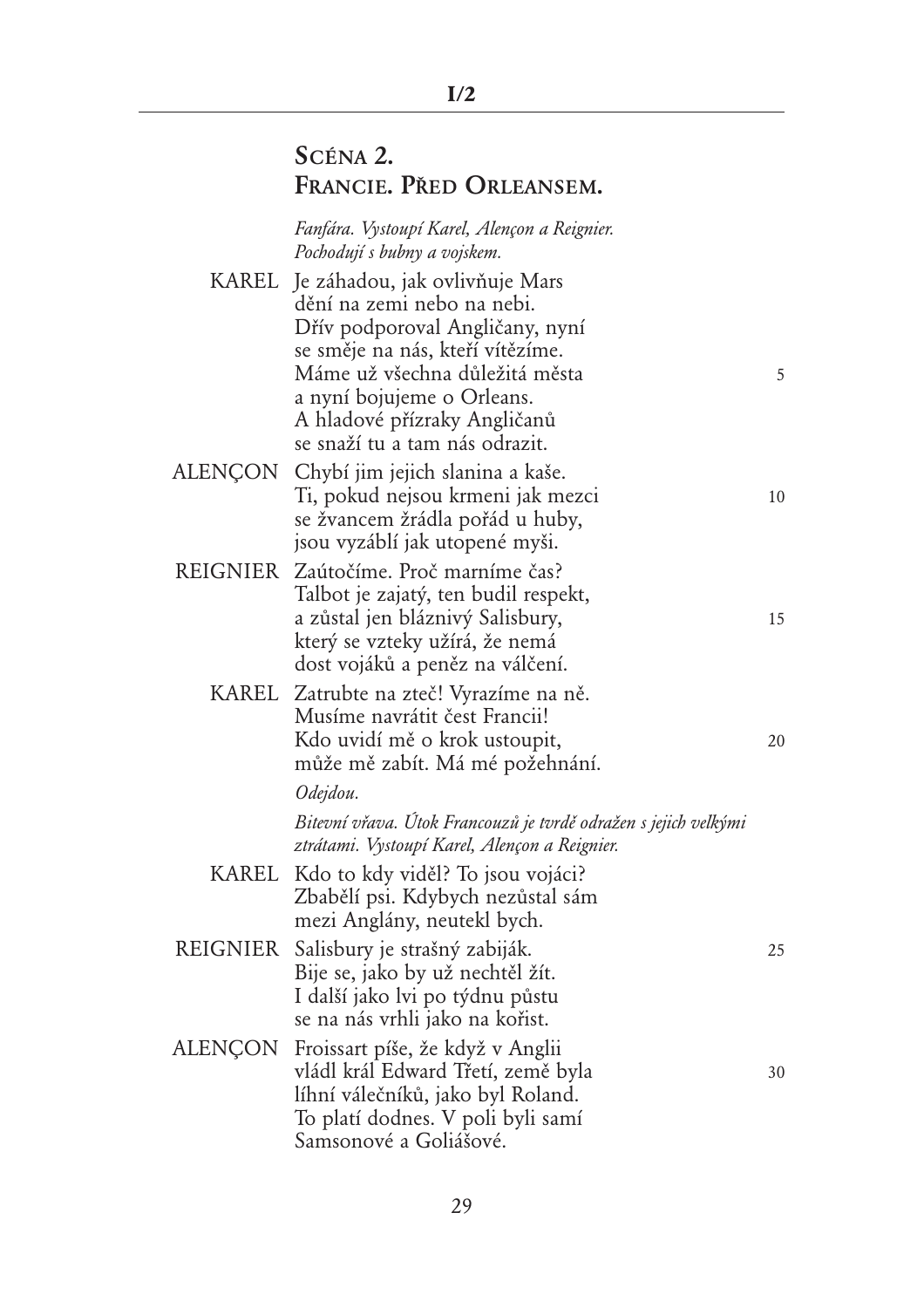|                   | It sendeth forth to skirmish. One to ten!<br>Lean, raw-boned rascals! Who would e'er suppose<br>They had such courage and audacity?                                                                                        | 35 |
|-------------------|----------------------------------------------------------------------------------------------------------------------------------------------------------------------------------------------------------------------------|----|
|                   | CHARLES Let's leave this town; for they are hare-brain'd slaves,<br>And hunger will enforce them to be more eager:<br>Of old I know them; rather with their teeth<br>The walls they'll tear down than forsake the siege.   | 40 |
|                   | REIGNIER I think, by some odd gimmors or device<br>Their arms are set like clocks, stiff to strike on;<br>Else ne'er could they hold out so as they do.<br>By my consent, we'll even let them alone.                       |    |
| ALENÇON Be it so. |                                                                                                                                                                                                                            | 45 |
|                   | Enter the Bastard of Orleans.                                                                                                                                                                                              |    |
|                   | BASTARD Where's the Prince Dauphin? I have news for him.                                                                                                                                                                   |    |
|                   | CHARLES Bastard of Orleans, thrice welcome to us.                                                                                                                                                                          |    |
| BASTARD           | Methinks your looks are sad, your cheer appall'd:<br>Hath the late overthrow wrought this offence?<br>Be not dismay'd, for succor is at hand:                                                                              | 50 |
|                   | A holy maid hither with me I bring,<br>Which by a vision sent to her from heaven<br>Ordained is to raise this tedious siege<br>And drive the English forth the bounds of France.                                           |    |
|                   | The spirit of deep prophecy she hath,<br>Exceeding the nine sibyls of old Rome:<br>What's past and what's to come she can descry.<br>Speak, shall I call her in? Believe my words,<br>For they are certain and unfallible. | 55 |
|                   | CHARLES Go, call her in.                                                                                                                                                                                                   |    |
|                   | Exit Bastard of Orleans.                                                                                                                                                                                                   |    |
|                   | But first, to try her skill,<br>Reignier, stand thou as Dauphin in my place:<br>Question her proudly; let thy looks be stern:<br>By this means shall we sound what skill she hath.                                         | 60 |
|                   | Enter the Bastard of Orleans, with Joan La Pucelle.                                                                                                                                                                        |    |
|                   | REIGNIER Fair maid, is't thou wilt do these wondrous feats?                                                                                                                                                                |    |
|                   | JOAN Reignier, is't thou that thinkest to beguile me?<br>Where is the Dauphin? Come, come from behind;<br>I know thee well, though never seen before.<br>Be not amazed, there's nothing hid from me:                       | 65 |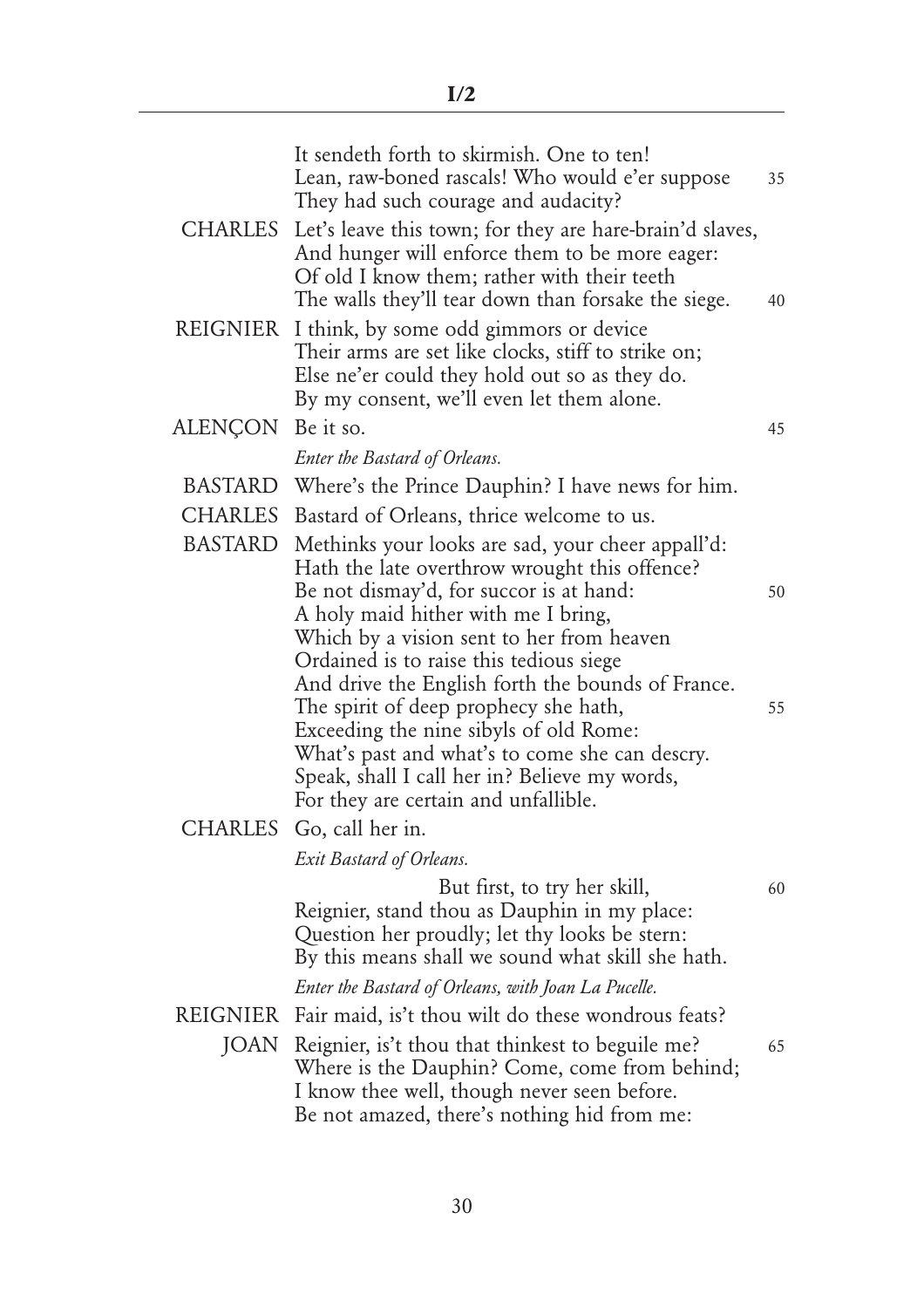|                    | A jak se bijí! Jeden zvládne deset!<br>Vyzáblí kostlivci! Kde se v nich bere<br>ta jejich odvaha a bojovnost?                                           | 35 |
|--------------------|---------------------------------------------------------------------------------------------------------------------------------------------------------|----|
|                    | KAREL Město jim nechme. Čím jsou hladovější,<br>tím urputněji umí bojovat.<br>Já je znám dobře. Radši svými zuby<br>rozkoušou hradby, než by ustoupili. | 40 |
|                    | REIGNIER Jako by v sobě měli zvláštní stroj,<br>co pohání je jako hodiny,<br>že dokážou se bez umdlení bít.<br>Souhlasím s tím nechat je na pokoji.     |    |
| ALENÇON Tak budiž. |                                                                                                                                                         | 45 |
|                    | Vystoupí Levoboček orleánský.                                                                                                                           |    |
|                    | LEVOBOČEK Kde je dauphin? Nesu mu dobrou zprávu.                                                                                                        |    |
|                    | KAREL Levoboček orleánský. Buď vítán.                                                                                                                   |    |
|                    | LEVOBOČEK Tváříš se smutně. A jsi celý bledý.                                                                                                           |    |
|                    | To tě tak zdrtil nezdařený útok?                                                                                                                        |    |
|                    | Neztrácej hlavu, pomoc už je zde.                                                                                                                       | 50 |
|                    | Přivádím dívku, jež je předurčená<br>viděním seslaným jí přímo z nebe                                                                                   |    |
|                    | skončit to nekonečné obléhání                                                                                                                           |    |
|                    | a vyhnat Angličany z Francie.                                                                                                                           |    |
|                    | Má v sobě věštecký dar, který předčí                                                                                                                    | 55 |
|                    | schopnosti i devíti římských Sibyl.                                                                                                                     |    |
|                    | Ví všechno o tom, co bylo a bude.<br>Můžu ji zavolat? Věř mi, že říkám                                                                                  |    |
|                    | jen a jen jistojistou čistou pravdu.                                                                                                                    |    |
|                    | KAREL Zavolej ji.                                                                                                                                       |    |
|                    | Odejde Levoboček orleánský.                                                                                                                             |    |
|                    | Nejdřív ji vyzkoušíme.                                                                                                                                  | 60 |
|                    | Reigniere, vyměň si se mnou místo.                                                                                                                      |    |
|                    | Pyšně se tvař a vyzpovídej ji.                                                                                                                          |    |
|                    | Uvidíme, jaké má schopnosti.                                                                                                                            |    |
|                    | Vystoupí Levoboček orleánský s Janou, Pannou orleánskou.                                                                                                |    |
|                    | REIGNIER Krásko, prý dokážeš úžasné věci.                                                                                                               |    |
|                    | JANA Reigniere, co to tu na mě hraješ?                                                                                                                  | 65 |
|                    | Kde je dauphin? Neschovávej se vzadu.<br>I když tě neznám, poznávám tě dobře.                                                                           |    |
|                    | Nediv se, ale mně nic neujde.                                                                                                                           |    |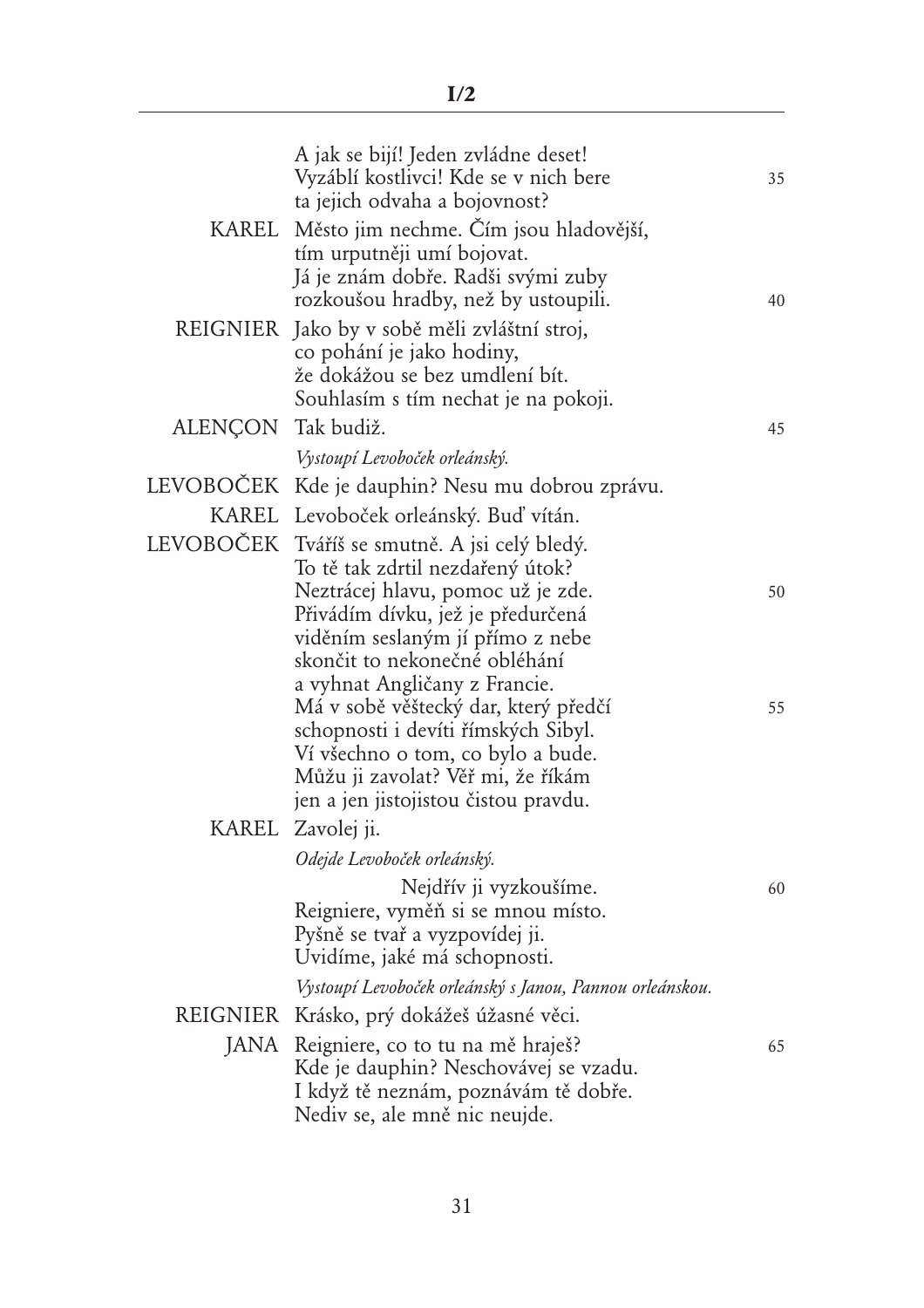| In private will I talk with thee apart.<br>Stand back, you lords, and give us leave awhile.                                                                                                                     | 70  |
|-----------------------------------------------------------------------------------------------------------------------------------------------------------------------------------------------------------------|-----|
| REIGNIER She takes upon her bravely at first dash.                                                                                                                                                              |     |
| JOAN Dauphin, I am by birth a shepherd's daughter,<br>My wit untrain'd in any kind of art.<br>Heaven and our Lady gracious hath it pleased<br>To shine on my contemptible estate:                               | 75  |
| Lo, whilst I waited on my tender lambs,<br>And to sun's parching heat display'd my cheeks,<br>God's mother deigned to appear to me<br>And in a vision full of majesty                                           |     |
| Will'd me to leave my base vocation                                                                                                                                                                             | 80  |
| And free my country from calamity:                                                                                                                                                                              |     |
| Her aid she promised and assured success:<br>In complete glory she reveal'd herself;                                                                                                                            |     |
| And, whereas I was black and swart before,                                                                                                                                                                      |     |
| With those clear rays which she infused on me                                                                                                                                                                   | 85  |
| That beauty am I bless'd with which you see.                                                                                                                                                                    |     |
| Ask me what question thou canst possible,<br>And I will answer unpremeditated:                                                                                                                                  |     |
| My courage try by combat, if thou darest,                                                                                                                                                                       |     |
| And thou shalt find that I exceed my sex.                                                                                                                                                                       | 90  |
| Resolve on this, thou shalt be fortunate,                                                                                                                                                                       |     |
| If thou receive me for thy warlike mate.                                                                                                                                                                        |     |
| CHARLES Thou hast astonish'd me with thy high terms:<br>Only this proof I'll of thy valour make,                                                                                                                |     |
| In single combat thou shalt buckle with me,                                                                                                                                                                     | 95  |
| And if thou vanquishest, thy words are true;                                                                                                                                                                    |     |
| Otherwise I renounce all confidence.                                                                                                                                                                            |     |
| JOAN I am prepared. Here is my keen-edged sword,<br>Deck'd with five flower-de-luces on each side;<br>The which at Touraine, in Saint Katharine's churchyard,<br>Out of a great deal of old iron I chose forth. |     |
| CHARLES Then come, o' God's name; I fear no woman.                                                                                                                                                              |     |
| JOAN And while I live, I'll ne'er fly from a man.                                                                                                                                                               |     |
| Here they fight, and Joan La Pucelle overcomes.                                                                                                                                                                 |     |
| CHARLES Stay, stay thy hands! Thou art an Amazon<br>And fightest with the sword of Deborah.                                                                                                                     | 105 |
| JOAN Christ's mother helps me, else I were too weak.                                                                                                                                                            |     |
| CHARLES Whoe'er helps thee, 'tis thou that must help me:<br>Impatiently I burn with thy desire;                                                                                                                 |     |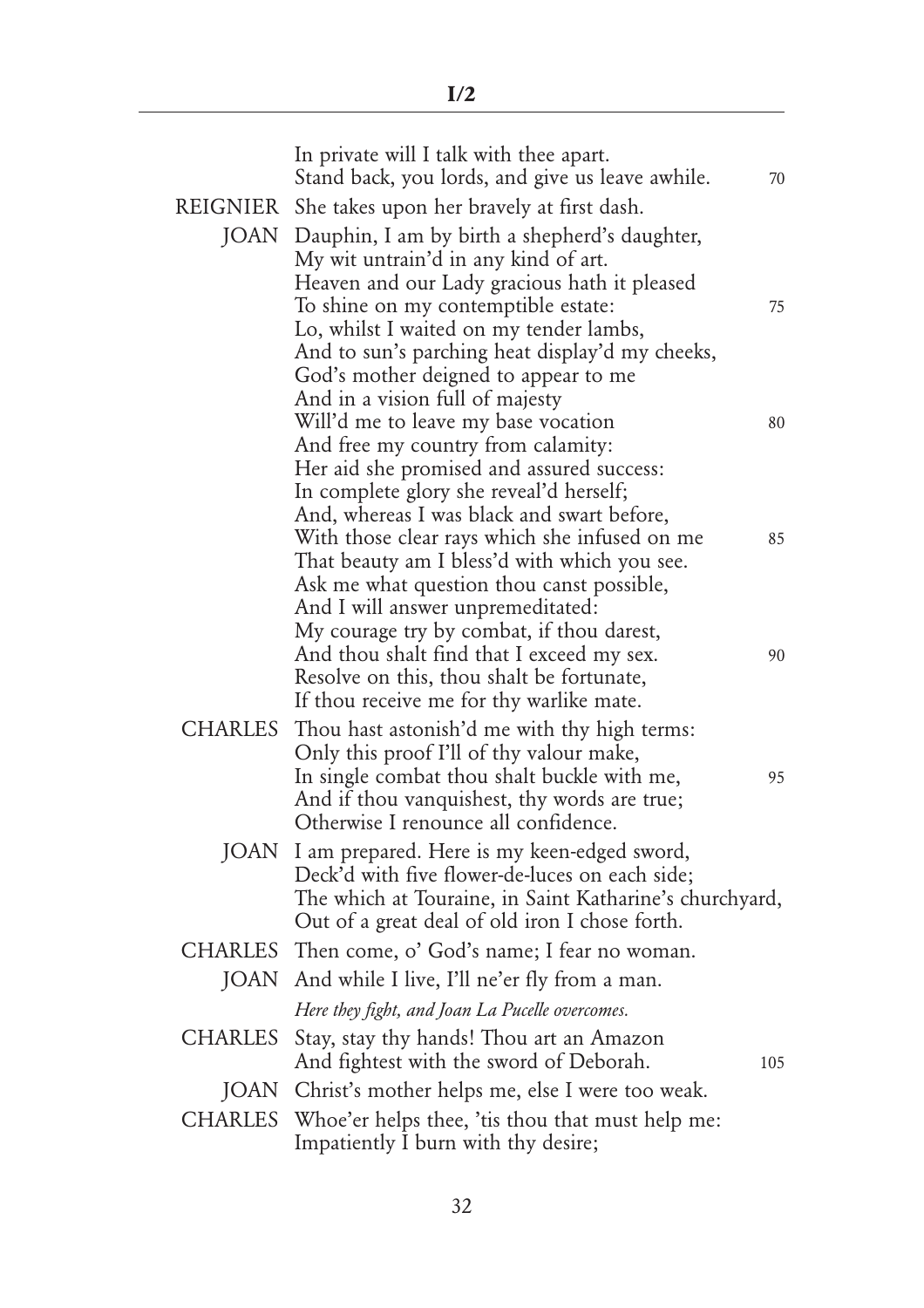| Chci s tebou chvíli mluvit o samotě.<br>Pánové, prosím, račte ustoupit.     | 70  |
|-----------------------------------------------------------------------------|-----|
| REIGNIER Jde na nás zhurta, to se musí nechat.                              |     |
| JANA Dauphine, jsem jen dcera ovčáka,                                       |     |
| jsem nevzdělaná a nic neumím.                                               |     |
| Nebi se zachtělo mě osvítit                                                 |     |
| a zvednout z mého ubohého stavu.                                            | 75  |
| Když pásla jsem svá jehňátka a tváře<br>mi hořely ve spalujícím slunci,     |     |
| zjevila se mi bohorodička,                                                  |     |
| v půvabné, majestátní vidině,                                               |     |
| a kázala, ať vzdám se hrubé práce                                           | 80  |
| a zachráním svou zemi před zkázou.                                          |     |
| Slíbila, že mi při tom pomůže.<br>Zjevila se mi v plné nádheře,             |     |
| a jak jsem předtím byla ošklivá,                                            |     |
| paprsky, kterými mě ozářila,                                                | 85  |
| mě okrášlila tak, jak mě teď vidíš.                                         |     |
| Když se mě zeptáš na cokoli, hned                                           |     |
| ti na všechno dám správnou odpověď.                                         |     |
| Vyzkoušej moji smělost a um v boji,<br>a zjistíš, jak své družky převyšuji. | 90  |
| Věř mi, že přinese ti štěstí, když                                          |     |
| mi vést tu válku s tebou dovolíš.                                           |     |
| KAREL Tvá sebechvála mi vyráží dech.                                        |     |
| Vyzkouším si tě, a když dokážeš                                             |     |
| mě porazit v souboji, uvěřím,                                               | 95  |
| že mluvíš pravdu. Pokud prohraješ,<br>nebudu už ti nikdy v ničem věřit.     |     |
|                                                                             |     |
| JANA Jsem připravena. Tady je můj meč<br>s pěti liliemi na každé straně.    |     |
| Našla jsem ho ve starém železe                                              | 100 |
| v Touraine na Kateřinském hřbitově.                                         |     |
| KAREL Pojďme. Žádné ženské se nebojím.                                      |     |
| JANA A já před žádným mužem neustoupím.                                     |     |
| Potýkají se v souboji a Jana zvítězí.                                       |     |
| KAREL Dost, to už stačí! Ty jsi Amazonka                                    |     |
| a tvůj meč bude jistě kouzelný.                                             | 105 |
| JANA Panenka Marie mi pomáhá.                                               |     |
| KAREL Ať kdokoli, ty musíš pomoct mně.                                      |     |
| Jsem přemožený touhou po tobě.                                              |     |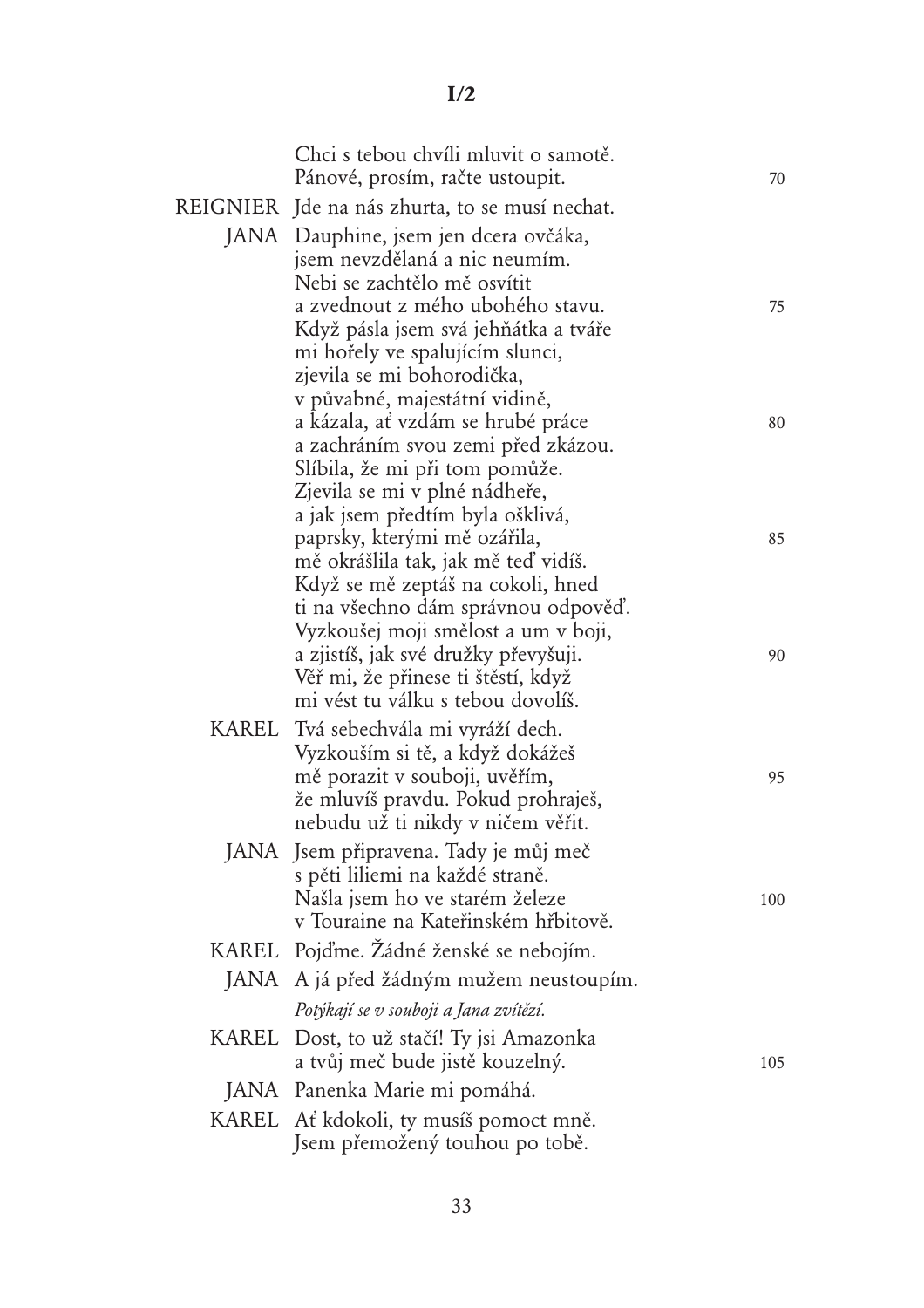| My heart and hands thou hast at once subdued.<br>Excellent Pucelle, if thy name be so,<br>Let me thy servant and not sovereign be:<br>'Tis the French Dauphin sueth to thee thus.                                                | 110 |
|----------------------------------------------------------------------------------------------------------------------------------------------------------------------------------------------------------------------------------|-----|
| JOAN I must not yield to any rites of love,<br>For my profession's sacred from above:<br>When I have chased all thy foes from hence,<br>Then will I think upon a recompense.                                                     | 115 |
| CHARLES Meantime look gracious on thy prostrate thrall.                                                                                                                                                                          |     |
| REIGNIER My lord, methinks, is very long in talk.                                                                                                                                                                                |     |
| ALENÇON Doubtless he shrives this woman to her smock;<br>Else ne'er could he so long protract his speech.                                                                                                                        | 120 |
| REIGNIER Shall we disturb him, since he keeps no mean?                                                                                                                                                                           |     |
| ALENÇON He may mean more than we poor men do know:<br>These women are shrewd tempters with their tongues.                                                                                                                        |     |
| REIGNIER My lord, where are you? What devise you on?<br>Shall we give over Orleans, or no?                                                                                                                                       | 125 |
| JOAN Why, no, I say, distrustful recreants!<br>Fight till the last gasp; I will be your guard.                                                                                                                                   |     |
| CHARLES What she says I'll confirm: we'll fight it out.                                                                                                                                                                          |     |
| JOAN Assign'd am I to be the English scourge.<br>This night the siege assuredly I'll raise:<br>Expect Saint Martin's summer, halcyon days,<br>Since I have entered into these wars.                                              | 130 |
| Glory is like a circle in the water,<br>Which never ceaseth to enlarge itself                                                                                                                                                    |     |
| Till by broad spreading it disperse to nought.<br>With Henry's death the English circle ends;<br>Dispersed are the glories it included.<br>Now am I like that proud insulting ship<br>Which Caesar and his fortune bare at once. | 135 |
| CHARLES Was Mahomet inspired with a dove?                                                                                                                                                                                        | 140 |
| Thou with an eagle art inspired then.<br>Helen, the mother of great Constantine,<br>Nor yet Saint Philip's daughters, were like thee.<br>Bright star of Venus, fall'n down on the earth,                                         |     |
| How may I reverently worship thee enough?                                                                                                                                                                                        | 145 |
| ALENÇON Leave off delays, and let us raise the siege.                                                                                                                                                                            |     |
| REIGNIER Woman, do what thou canst to save our honours;<br>Drive them from Orleans and be immortalized.                                                                                                                          |     |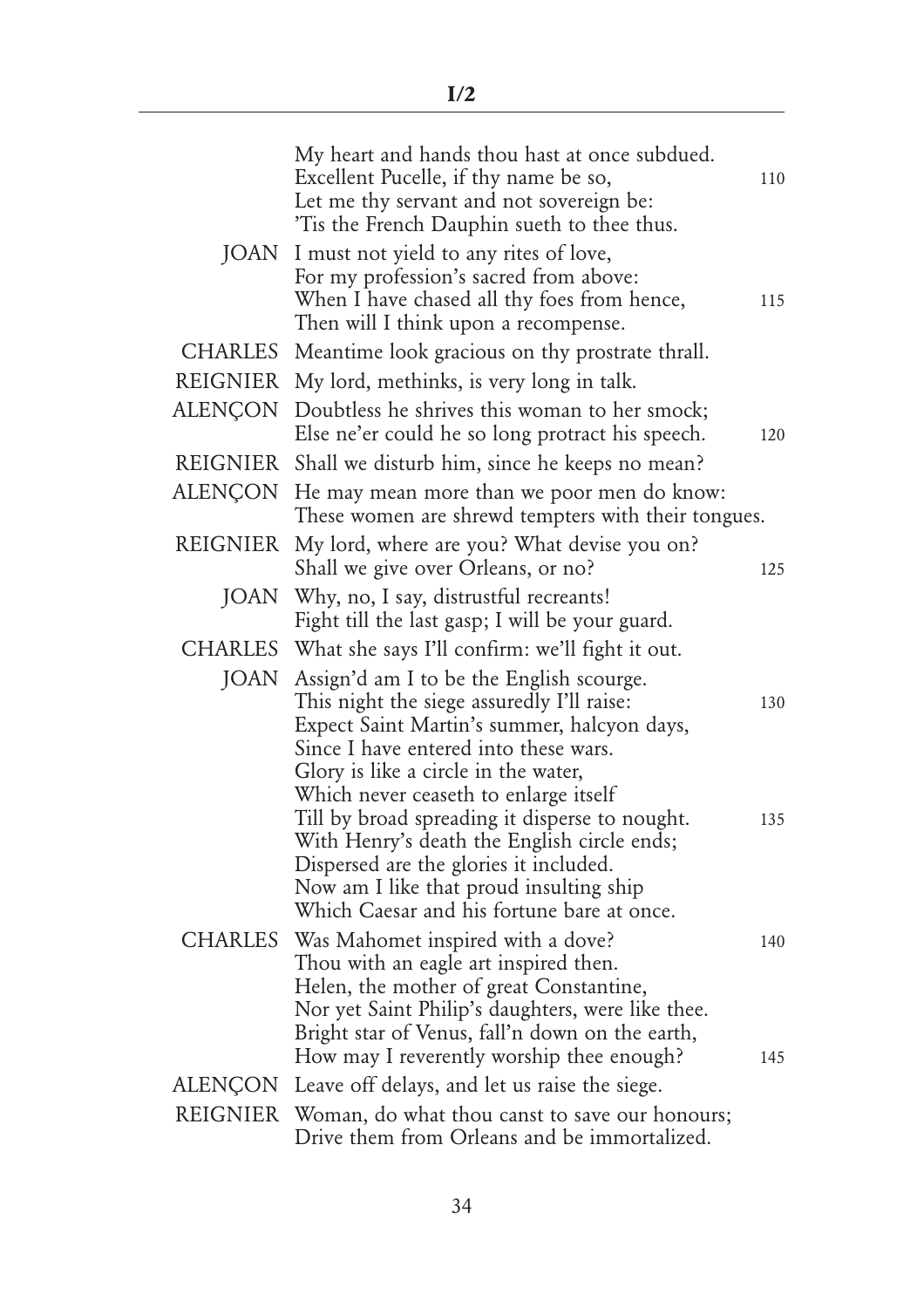| Vyhrálas nade mnou i nad mým srdcem.<br>Má drahá Jano! Tak se jmenuješ?<br>Chci být tvým sluhou a ne vladařem.<br>Francouzský dauphin tě o to moc prosí.                                                       | 110 |
|----------------------------------------------------------------------------------------------------------------------------------------------------------------------------------------------------------------|-----|
| JANA Na lásku nesmím ani pomyslit.<br>Mám svaté poslání. Za ním chci jít.<br>Až odtud nepřátele vyženu,<br>bude čas pomýšlet na odměnu.                                                                        | 115 |
| KAREL Mezitím budu zcela ve tvých službách.                                                                                                                                                                    |     |
| REIGNIER O čem se s ní baví tak urputně?                                                                                                                                                                       |     |
| ALENÇON Zřejmě se jí chce dostat pod sukně,<br>jinak by s ní byl dávno hotový.                                                                                                                                 | 120 |
| REIGNIER Vyrušíme ho? Zřejmě nezná míru.                                                                                                                                                                       |     |
| ALENÇON Vymluvila mu do hlavy díru.<br>Sám víš, co svede ženská výmluvnost.                                                                                                                                    |     |
| REIGNIER Pane, co bude? Jak se rozhodneme?<br>Dáme jim Orleans, anebo ne?                                                                                                                                      | 125 |
| JANA Určitě ne! Zbabělci! Bijte se<br>do posledního dechu! Povedu vás.                                                                                                                                         |     |
| KAREL S tím souhlasím. Musíme bojovat.                                                                                                                                                                         |     |
| JANA Jsem určena být metlou Angličanů.<br>Dnešní noc osvobodím Orleans.<br>Pak přijde babí léto, krásné dny,<br>protože já vstupuji do války.<br>Sláva je jako kruhy na vodě,<br>které se zvětšují a zvětšují, | 130 |
| až rozplynou se v nic. Smrt Jindřicha<br>byla pro Angličany poslední kruh,<br>se kterým končí všechna jejich moc.<br>Já jsem teď jako ta pověstná loď,<br>co nesla Caesara a jeho štěstí.                      | 135 |
| KAREL Mohamed měl prý rádcem hrdličku.<br>Tvým rádcem je spíš orel. Vyrovnáš se<br>Konstantinově matce Heleně<br>anebo dcerám světce Filipa.<br>Jako by Venuše se snesla na zem!                               | 140 |
| Na tvoji chválu je to všechno málo!                                                                                                                                                                            | 145 |
| ALENÇON Dost zdržování. Pojdme bojovat!                                                                                                                                                                        |     |
| REIGNIER Děvče, snaž se zachránit naši čest.<br>Zažeň je pryč a tvá je věčná sláva.                                                                                                                            |     |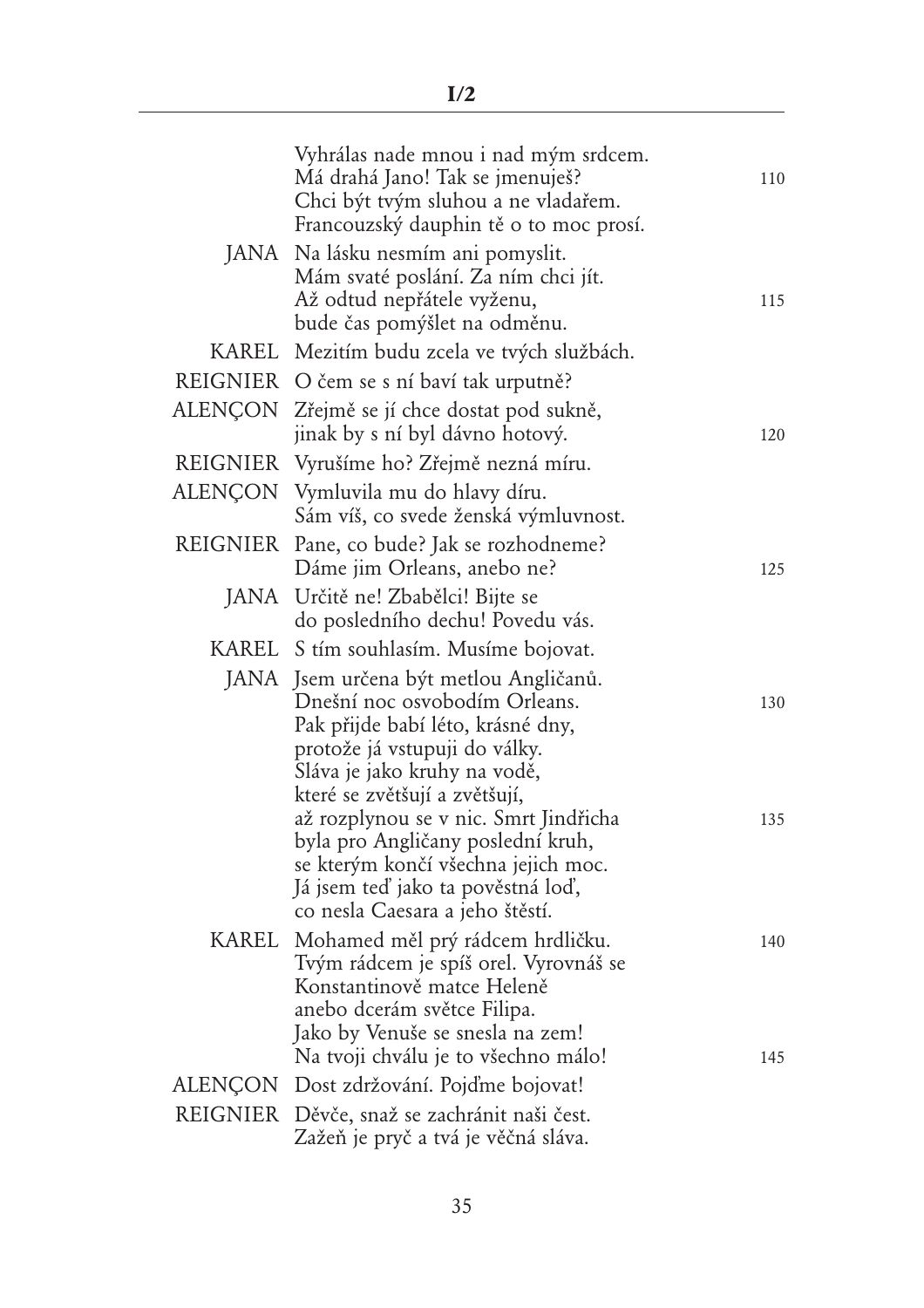| CHARLES Presently we'll try. Come, let's away about it:<br>No prophet will I trust, if she prove false.<br>Exeunt.                                                                                                                                                 | 150 |
|--------------------------------------------------------------------------------------------------------------------------------------------------------------------------------------------------------------------------------------------------------------------|-----|
| SCENE 3.<br>LONDON. BEFORE THE TOWER.                                                                                                                                                                                                                              |     |
| Enter Gloucester, with his servingmen in blue coats.<br>GLOUCESTER I am come to survey the Tower this day:<br>Since Henry's death, I fear, there is conveyance.<br>Where be these warders, that they wait not here?<br>Open the gates; 'tis Gloucester that calls. |     |
| 1. WARDER (Within) Who's there that knocks so imperiously?                                                                                                                                                                                                         | 5   |
| 1. SERV. It is the noble Duke of Gloucester.                                                                                                                                                                                                                       |     |
| 2. WARDER <i>(Within)</i> Whoe'er he be, you may not be let in.                                                                                                                                                                                                    |     |
| 1. SERV. Villains, answer you so the lord protector?                                                                                                                                                                                                               |     |
| 1. WARDER (Within) The Lord protect him! So we answer him:<br>We do no otherwise than we are will'd.                                                                                                                                                               | 10  |
| GLOUCESTER Who willed you? Or whose will stands but mine?<br>There's none protector of the realm but I.<br>Break up the gates, I'll be your warrantize.<br>Shall I be flouted thus by dunghill grooms?<br>Gloucester's men rush at the Tower Gates,                |     |
| and Woodvile the Lieutenant speaks within                                                                                                                                                                                                                          |     |
| WOODVILE What noise is this? What traitors have we here?                                                                                                                                                                                                           | 15  |
| GLOUCESTER Lieutenant, is it you whose voice I hear?<br>Open the gates; here's Gloucester that would enter.                                                                                                                                                        |     |
| WOODVILE Have patience, noble duke; I may not open;<br>The Cardinal of Winchester forbids:<br>From him I have express commandment<br>That thou nor none of thine shall be let in.                                                                                  | 20  |
| GLOUCESTER Faint-hearted Woodvile, prizest him 'fore me?<br>Arrogant Winchester, that haughty prelate,<br>Whom Henry, our late sovereign, ne'er could brook?<br>Thou art no friend to God or to the king:<br>Open the gates, or I'll shut thee out shortly.        | 25  |
| SERVINGMEN Open the gates unto the lord protector,<br>Or we'll burst them open, if that you come not quickly.                                                                                                                                                      |     |